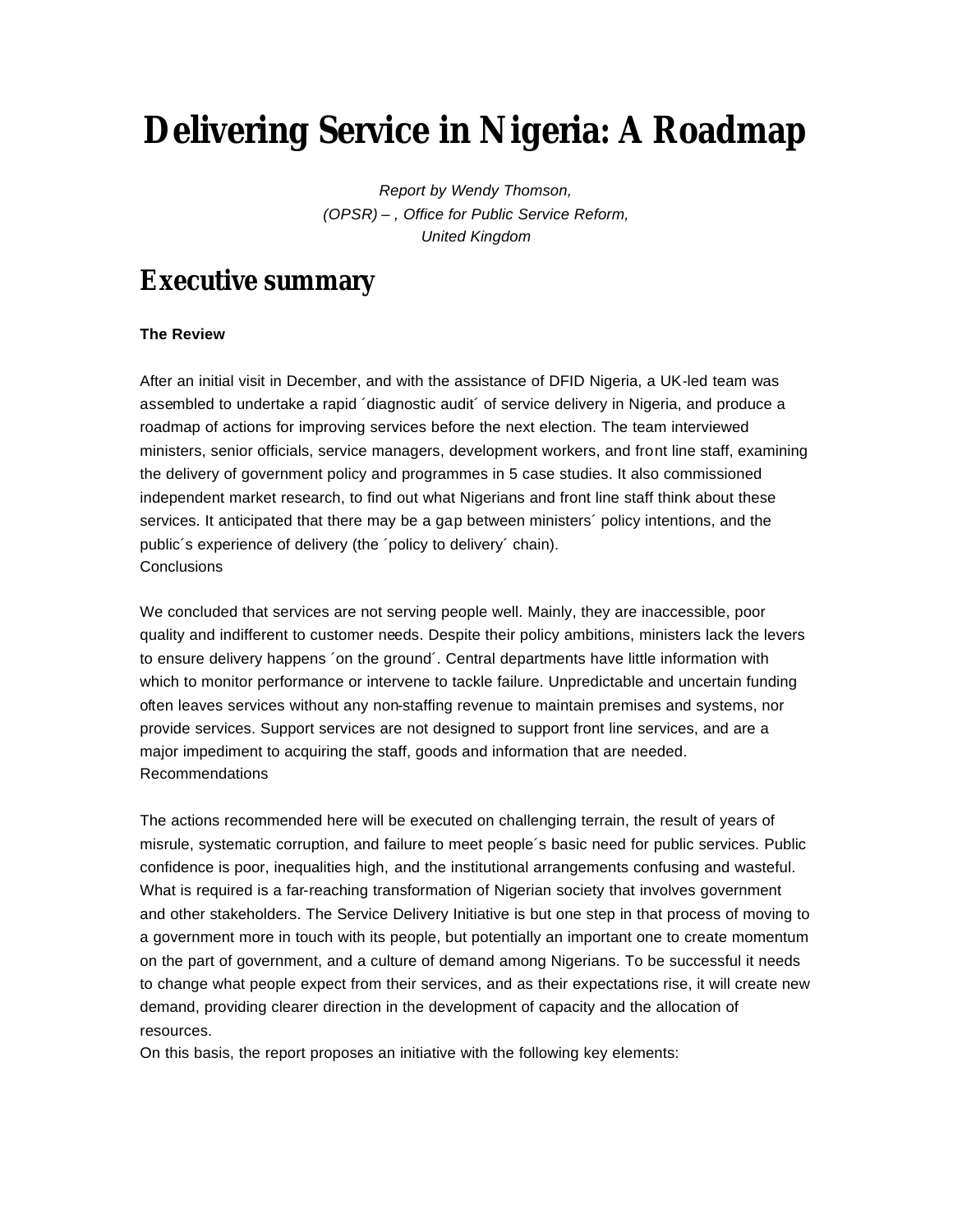1. Creating ´citizens´ and customers´ demand:

1.1 To instil higher expectations of public services amongst Nigerians by:

- Communicating service entitlements and rights, and backing up the President´s commitment with plans for expansion and improvements that are transparently funded;

- Publishing accurate and timely information about performance, good and bad, and the steps being taken to correct service failure;

- Establishing personal advice and advocacy services in local communities, independent from government; and train local citizens to serve as expert advisers;

- Providing remedies and alternatives where service fails, with standards published by each service outlet through a Service Charter.

1.2 To change Nigerians experience of public services of a few services by:

- Understanding people´s current experience, needs and preferences for the service; using modern market research methods;

- Redesigning the service around ´customer´ requirements, involving citizens, outside experts, policy makers and professionals:

- Appointing, training and rewarding the right staff with the skills and attitudes needed for service delivery;

- Supporting service delivery with a strong finance, budget and audit system, allocating resources on a ´challenge´ basis and using incentives to drive up performance.

1.3 To make Nigerians personal experience a subject of national conversation by:

- Introducing independent monitoring of people´s views;

- Charging an independent task force to receive regular reports and propose actions;

- Introducing a targeted ´two-way´ communications approach to bridging the gap between what government intends, what is actually delivered and what people perceive:

- Submitting a report on Service Delivery annually to the National Assembly which could establish a Standing Committee on Service Delivery

### 2. Demonstration Pilots

2.1 To demonstrate the required changes by:

- Selecting 2 or 3 important and deliverable services as pilots;

- Considering the criteria and options outlined in the report.

2.2. To provide the drive and dedicated leadership for delivery by

- Setting up a dedicated Service Delivery Unit, working to the President and closely with key ministers and officials in Finance, FCT, Health, Head of the Civil Service, and the Chief Economic adviser;

- Recruiting someone to lead it who is experienced in service transformation;

- Bringing in specialist expertise to work on specific pilots.

1.0 To equip the Unit with the capability to operate at two levels by:

- Establishing one team responsible for changing Nigerian´s expectations of service as outlined in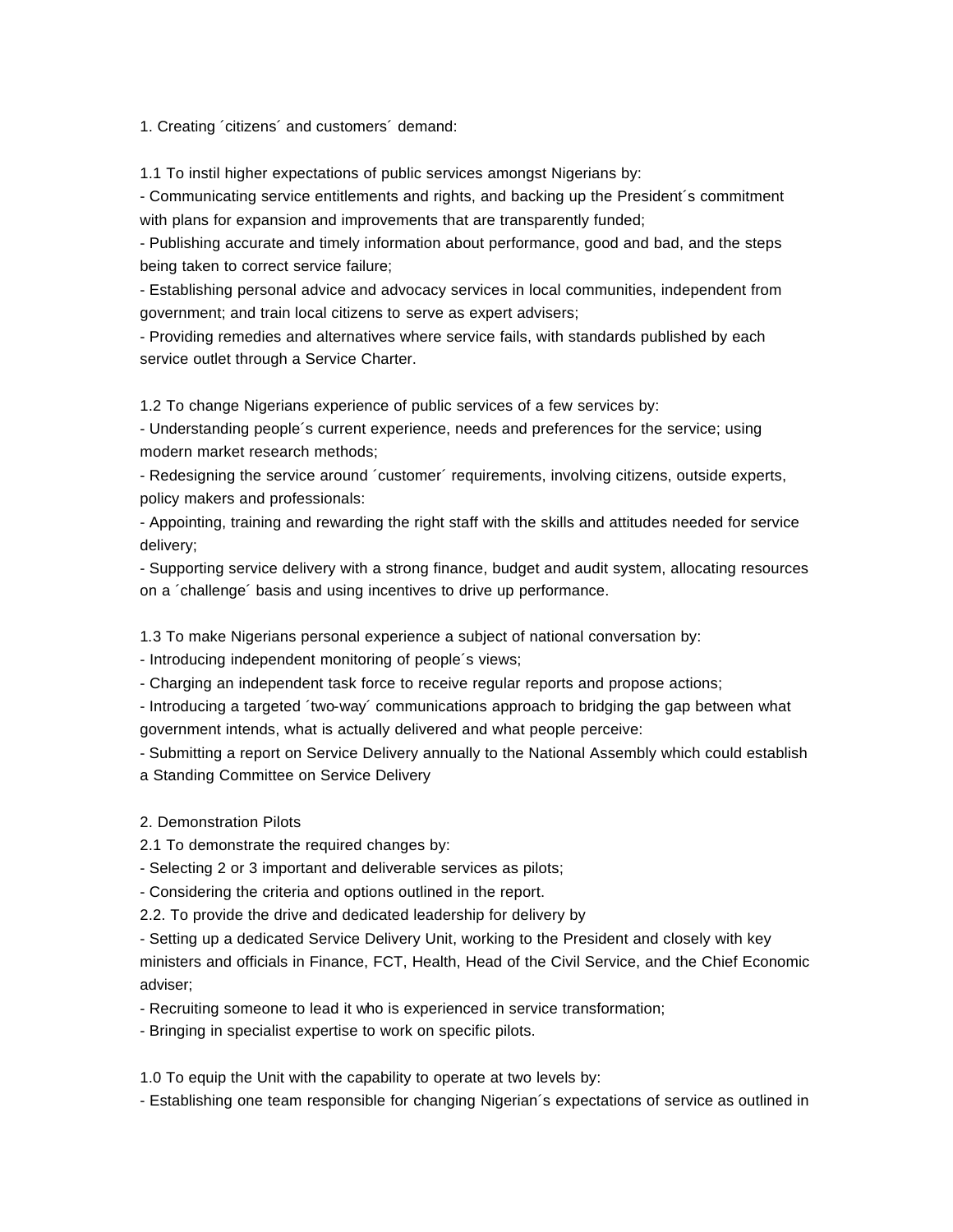rec.1.1, ensuring that actions undertaken by the right people across government and the community;

- Establishing a second team responsible to transform the services selected as pilots, working alongside the people appointed to manage the service on an ongoing basis.

3. Building Wider support for Service Delivery

1.0 To demonstrate the President´s personal commitment in a leadership declaration about Service Delivery, and asking that he consider:

- Commissioning services to deliver a ´Service Charter´;

- Requiring ministers to submit costed delivery plans alongside their submissions to cabinet;
- Encouraging ministers to personally visit services;
- Instituting regular ´ performance stocktakes´ with his ministers;
- Commissioning an independent organisation to report to him on progress;

2.0 To demonstrate Ministers´ leadership in their departments by asking that they:

- Complete mission statements and set objectives;

- Agreed targets for a few top priorities (as initiated by the Minister of Finance);

- Make transparent the budget allocated to specific services and the element to be given to each front line unit;

- Manage the risks of over confidence, under-delivery, and learning the lessons from the success and failures of other units set up within government;

- Set objectives for their staff and hold them to account for meeting them.

3.0 To overall radically the existing managerial systems so they support service delivery, by modernising:

- Modernising strategy & Policy-making, Planning & Resource Allocation, Performance Audit & Review, Human Resources, Procurement and Communications;

- Accountability for the use of resources and delivery of results;

- Establishing a more effective balance between capital and non-staffing revenue expenditure.

4.0 To extend the initiative to services provided to those most in need by:

- Strengthening the policy to delivery chain through agreeing more effective relationships with states and local authorities;

- To adopt an action-oriented approach to working through the complex intergovernmental tiers. Timescale and Process

The report suggests some milestones and a timescale for the government to take forward this initiative. A dedicated unit will need to be established and staffed with the right people and resources. Under the President´s leadership, this unit will be responsible for working with people across government and the wider community in executing the recommendations set out in this report. Their function is to demonstrate transformational change in a few services selected as pilots, and to provide impetus for promoting better service delivery across government. The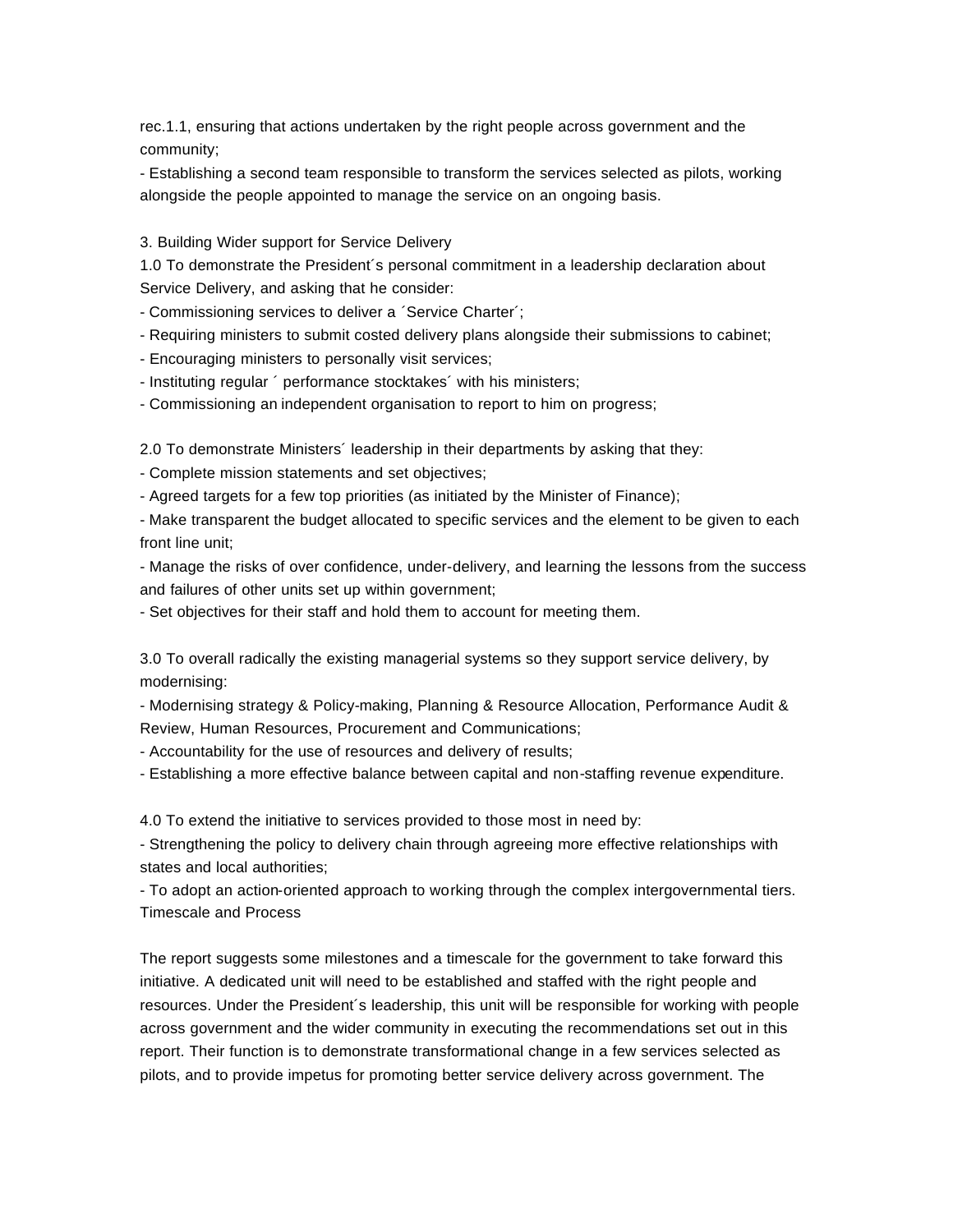success of this initiative will require committed leadership from the top, and effective execution. Ultimately it will be the people who decide its value.

## **1. The Brief**

Following the 2003 elections, President Obasanjo has reiterated his determination to improve the quality of life of all Nigerians. He announced several reforms and senior appointments to set the scene for transformation. But the President and Federal Executive Council have also recognised that no reform process will be credible and sustainable if Government cannot demonstrate that it is serious about service delivery, and even while longer-term reforms take place, that services are actually improving in practice.

In this context, a Nigerian Service Delivery Research Team visited the United Kingdom (UK) in 2003 to investigate how the British government has gone about improving service delivery in its own country. Based on their feedback, the FEC supported design and implementation of a Public Service Delivery Programme (PSDP) for Nigeria. The President and the British Prime Minister tasked a team to analyse key service delivery issues and develop a roadmap for practical, targeted and achievable service delivery.

The Technical Team appointed in January 2004 consisted of the UK Prime Minister´s Advisor on Public Service Reform, members of the OPSR and CMPS in the Cabinet Office, consultants from the UK and South Africa; and a Service Delivery Team nominated by the Nigerian government and headed by the President´s Senior Special Assistant on Research and Strategy. The team´s Terms of Reference covered a review of service delivery in Nigeria and the institutional environment for service delivery; a reflection on people´s views and experience of services; and a draft roadmap of suggested key actions and institutional arrangements, deliverables, roles and responsibilities, timescales, key benchmarks and indicators to measure progress, support and TA requirements. These outputs will feed into preparations for a Ministerial Retreat in early 2004. The team undertook analysis of official documents and other literature on service delivery generally and in Nigeria and interviewed key ministers and government officials at strategic, management and operational levels. Independent market research was commissioned to test customer and staff attitudes through focus groups and interviews. Case studies of 5 services examined Policy to Delivery ´End-to-End´: Business Registration (Corporate Affairs Commission), Passports (Immigration), Immunisation and Hospital Outpatients in FCT (Maitama General Hospital), and NEPA. We consistently tested findings and perspectives in team context so as to capture nuances and develop a certain level of synergy .

It is important to emphasise the limits of the analysis. The service delivery focus does mean that the analysis may not fully take cognisance of broader structural issues, such as the political, economic and fiscal impacts of oil, the pervasive presence of poverty, institutionalised unaccountability and patronage. This inevitably limits the breadth and depth of our analysis. Moreover, the research took place over 3 to 4 weeks; the case studies are few and mostly confined to the Abuja area; and some of the facilities visited most likely do not represent the full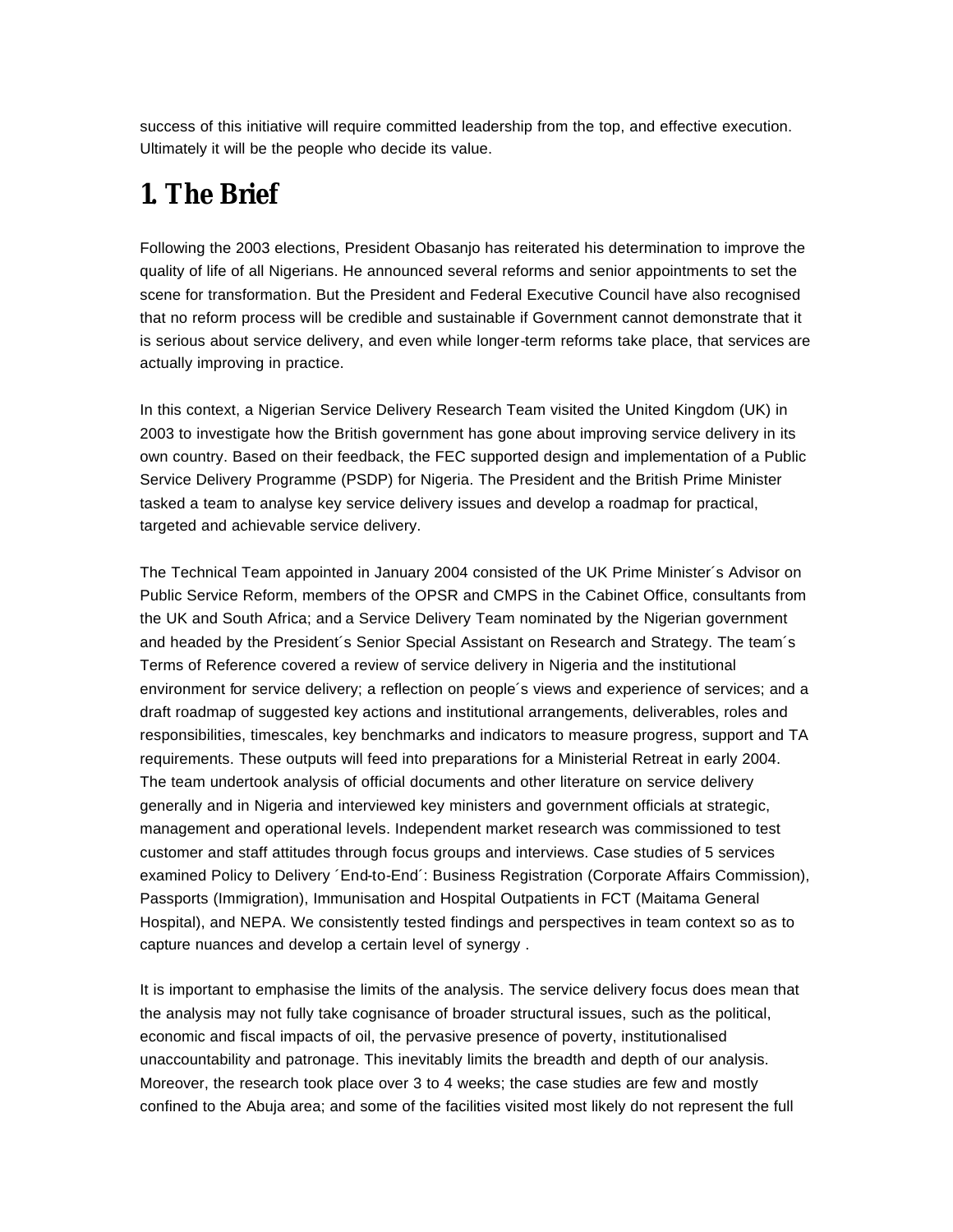scale of problems and challenges. Despite these limitations, we identified a consistent pattern of poor services failing to meet low expectations. The sketch that is drawn here and the roadmap to a more attractive destination is only a small part of the overall picture and process of getting there. Our hope is to propose some practical steps that will start up a continuous virtuous circle of higher expectations, leading to a higher quality experience and more satisfied customers.

## **2. Background to service delivery in Nigeria**

### **2.1 Context**

Reconstructing Nigeria after a decade of military rule was never going to be an easy or quick task, but as someone observed: -Everyone underestimated the extent of decay-. Rather than repeating all the problems, realities and challenges here at length, we would like to highlight just a few of particular importance from a service delivery vantage point:

- Perhaps nothing is more fundamental than a need for the government to listen to people´s demands for services - what they see as important, how and whether they access those services, what would improve them, etc. No one in government had this function in their responsibilities, nor was able to give us data about public opinions on services. Our brief customer surveys - and some of the news coverage of political issues while we were in Nigeria - all point to strong feelings that this is not currently the case.

- Constitutional issues: Ambiguities over functions of tiers of government have resulted in duplication, conflict of responsibility and a clear indication of lack of coordination in key service sectors like health and education. It is difficult to pin down who is responsible for what, make it difficult to hold people accountable for standards of service delivery.

- The fiscal system: The Budget has not been an effective mechanism for allocating or using resources; dependence on oil reduces the accountability mostly associated with functioning tax systems; revenue from oil-taxes fluctuates, and is mostly over-estimated at all levels of government; payroll and overheads costs consume up to 75 percent of the expenditure budget, and shortfalls mainly affect non-salary recurring expenditure in areas like health and education (according to the World Bank, the public expenditure on health is estimated to be less than \$5 per head) . Disbursements to fund capital maintenance are unpredictable and there is no discretion for senior officers to utilise savings to improve services.

- Legal and institutional complexity: Institutional arrangements and legal requirements often obstruct service delivery at the federal, state and local government levels, and weak systems mean no one is held accountable for actual delivery. Proliferation of Federal Government institutions and over 400 federal government parastatals has contributed to fragmentation, blurred accountability, duplication and wasted resources. Frequent changes often make it difficult to maintain programmes, funding and objectives; and many projects are abandoned or postponed as office bearers and agencies change.

- Weak incentives: Low remuneration and lack of performance management systems provide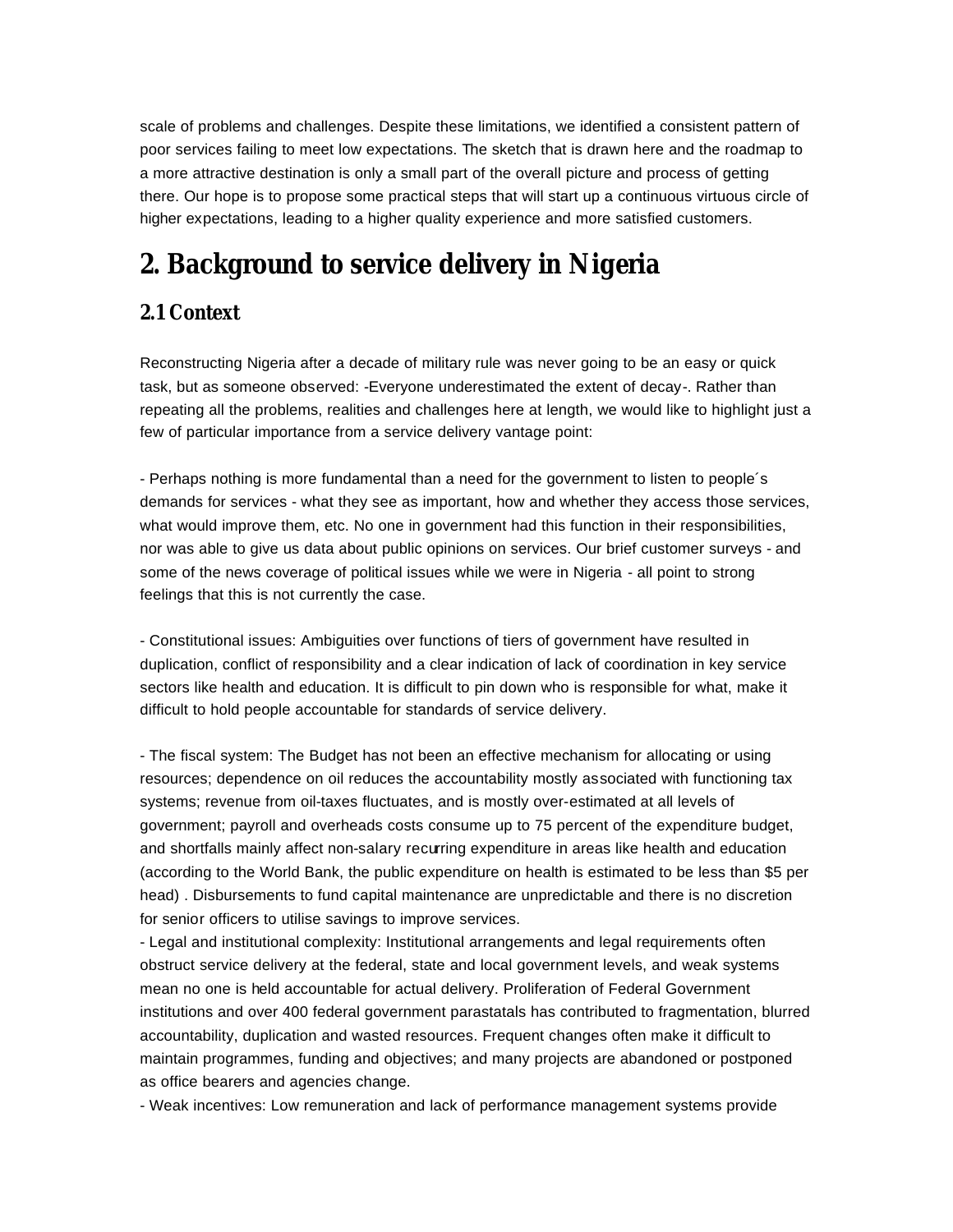weak incentives for vigilant service and encourage corruption and rent seeking. Managers have little power to deal with it and little discretion at operational level in human resource management matters to address under-performance and over-staffing. Together, these factors have destroyed the customer orientation of many civil servants, and undermined the confidence of the public in government.

- Weak information: Reliable information is difficult to obtain, and it has remained one of the major difficulties over the recent years of civilian rule to correct this. Basic statistics on performance are neither generally collected, nor managed through. Accounts are often late.

As a result of these problems, public service delivery in some sectors has effectively broken down, or remains fragile despite some recent gains. Human development indicators (such as in health, education and social welfare) in Nigeria are generally below the average for sub-Saharan Africa .

The re-election of the President in April 2003 marked the beginning of a renewed drive for change in critical areas like macro economic and fiscal management, establishing a credible budgetary process, planning for public service reform, and fighting corruption to achieve transparent governance. The agenda of the National Economic Empowerment Development Strategy (NEEDS) draws these aspects together, and now faces the challenge to build ownership with all other key stakeholders towards these goals. This is a considerable task, as most Nigerians including many in government - are still unaware or only partially informed about these reform plans.

Most fundamental, however, is a need to ensure that the system works better to serve ordinary Nigerians - especially the poor - and is experienced as doing so, that it does not serve special interests, but that it is accountable, honest and sensitive to what people actually want. In the words of several senior government spokespersons, --it is not business as usual-. We heard the urgency of a focus on service delivery being expressed in different ways:

- -Our public offices have for too long been showcases for the combined evils of inefficiency and corruption whilst being impediments to -implementation of government policies. Nigerians deserve better, and we will ensure they get what is better.- (The President)

- -The crisis of government is a crisis of service delivery.- (Chief Economic Advisor)

- -If this initiative works, 70% of my work would have been done.- (Minister of Commerce)

- -Service providers see themselves in a sellers´ market, where customers are accustomed to just take what they get. We need to change that so that Nigerians refuse to accept anything less than the best.- (PS of Commerce)

-We must get the incentives right and hold people accountable.- (Minister of Finance) - - let them honour what it means to serve the public -- (a customer at the Abuja Passport Office) The Service Delivery Initiative (SDI) has been established by the President to address this challenge. Its ambitious aim is to find ways for services to respond to citizens and customers. This is a considerable challenge, given the history and material constraints and the underdeveloped performance and quality systems that currently exist, let alone the wider societal constraints that have made many services the prerogative of a powerful few, and inaccessible or poorly delivered to most Nigerians. Services do not systematically monitor customers´ satisfaction, nor collect performance information on key drivers such as response times, number of people served, waiting lists/backlogs, penetration rates, or access. Nor do baselines exist for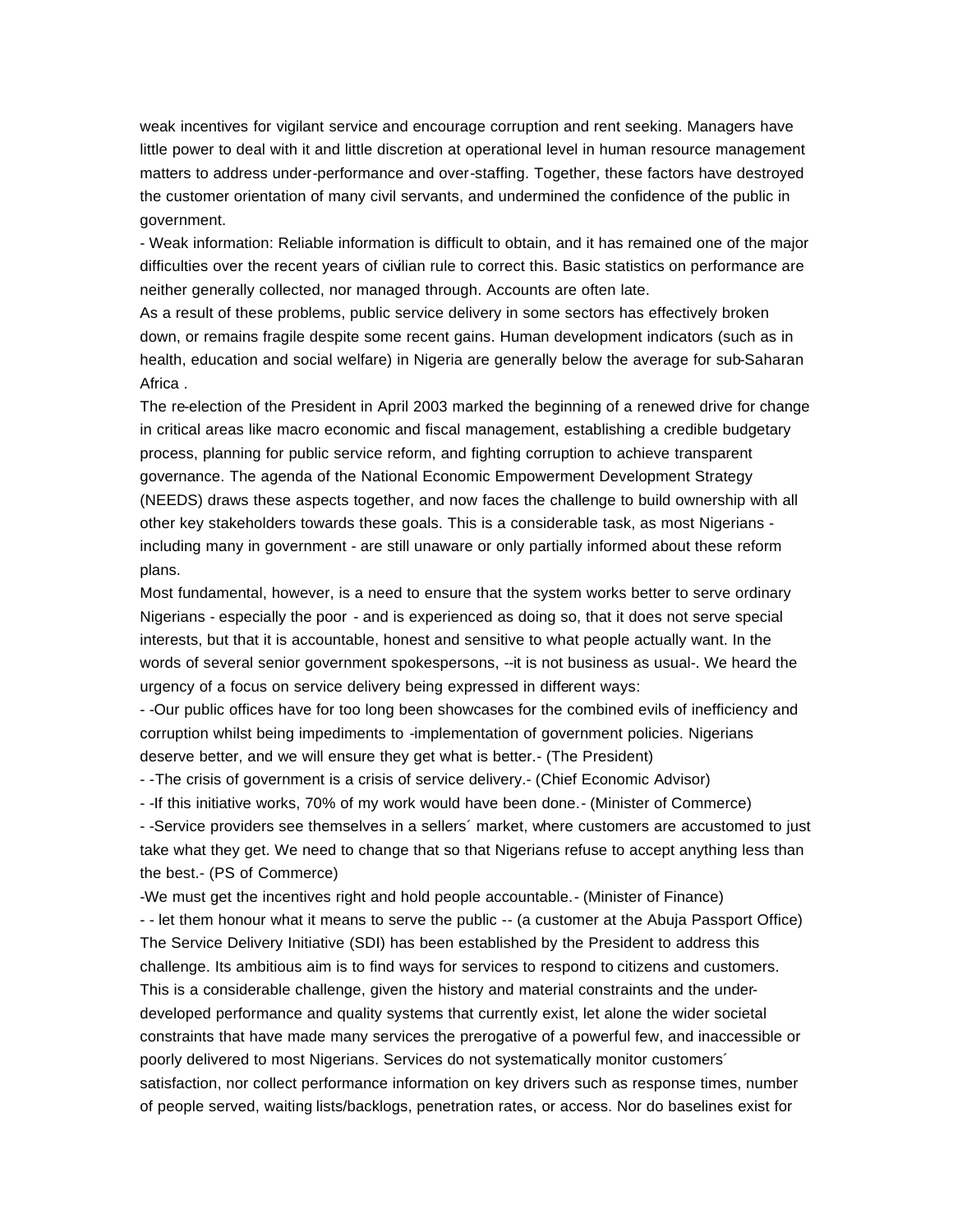most key areas of performance. Therefore it has not been possible to formulate strategies for service sectors, or to assess neither institutional nor national performance on a comparative basis, or to suggest realistic quantitative targets. The sum total of these shortcomings sets the agenda for what we would call -systemic change- where politicians are held accountable for the quality of services their government provides.

But what this report aims to do is to identify some practical steps that can be taken by Ministers, officials, and citizens, to kick-start a turnaround in service delivery, create changes that will be experienced by the public within the next 2 to 3 years, and support lasting systemic reform.

### **2.2 The current reform programme**

After the April 2003 election, the President took steps to accelerate reforms. Shortly after the new ministers were appointed, a process of developing a reform strategy has been underway. This has developed under the name of the National Economic Empowerment Development Strategy (NEEDS), the overall framework for reform. It envisages reforms of the macroeconomic framework and fiscal system with a credible budget; public sector and service reform; enhanced transparency and an end to corruption; and increased service delivery, especially in the social sectors.

We noted with interest someone describing NEEDS as being -about people, after all!- One idea raised in this respect has been that of a social charter where the social contract between government and the people could be reaffirmed and where key social interventions could be identified. Topping this list has been -education as key to the future-, food security, a contributory pension scheme for the senior citizens, health, and NAPEP (the National Anti-Poverty and Empowerment Programme) that would entail targeted programmes geared towards vulnerable groups. The Government has clearly prioritised health and education as spending areas, and has increased funding in these sectors considerably in the provisional 2004 budget (to N26.3bn for Health and N25bn for Education, from N25.442bn and N17.473bn respectively in 2003). A major challenge is to step up disbursement: spending figures from 2003 for Health were N4.449bn (17% of budget) and N810 thousand (less than 1% of budget .

### **2.3 Institutional arrangements**

We heard numerous accounts of how the institutional legacy depicted in section 2.1 has constrained service delivery, and the Government has taken a number of steps to overcome this problem. The details are not relevant here, but we were struck by a few developments: - The President creating a number of cross-cutting and specialised bodies to drive particular aspects of the reform agenda - such as the Due Process Office, the ICPC and the EFCC to tackle various aspects of corruption;

- The emergence of task teams to drive particular reforms, such as the NEEDS institutional infrastructure: a National Reform Committee (NRC), headed by the President and including 15 top figures in government - including ministers, judges, the leader of the National Assembly, and the heads of special bodies like the ICPC; a technical Steering Committee headed by the Minister of Finance; a secretariat in the OHCS supports the NRC; and less formally, an Economic Team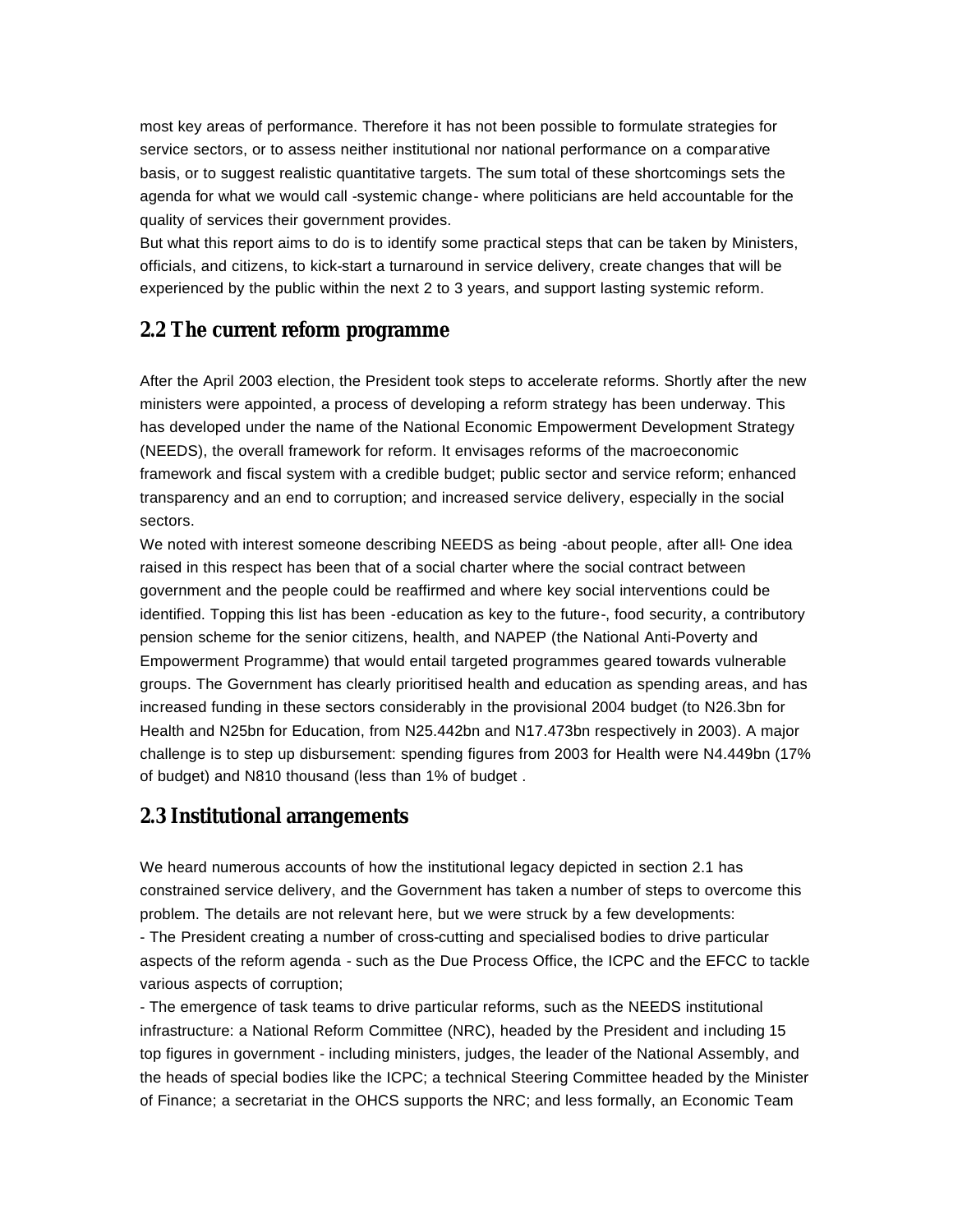headed by the Minister of Finance and including among others the Chief Economic Adviser, the Budget Office and several other relevant role-players;

- Appointment of several special advisers and assistants in the presidency and ministries to deal with a range of issues - some routine, some high priority;

- There is greater recognition of the need for the executive to work with the National Assembly on policy matters (e.g. the 2004 budget);

- A growing trend in policy processes to consult private sector and civil society stakeholders. These processes are in their infancy, and it will take time and continuous effort to make them credible and to convince the public that government is willing to reflect honestly on its own shortcomings and to learn from others.

## **2.4 Profile of service delivery and the position of customer service within the reform**

Service delivery is an integral part of the reform, for ultimately people will judge its success by what it delivers in concrete terms. That is the brief received from the President for this project, a view that was supported by many of the people we spoke to. Most emphasised the systemic nature of the problem. As the Chief Economic Adviser put it- -the failure of government is a failure of service delivery-; and -oil made government a dispensing machine; because government no longer thought it needed revenue from the people, and it could fund itself through oil revenue, it started to think that it was doing people a favour, not delivering services, but being a favour-giving entity.-

In principle, the need for a service delivery focus may be becoming more accepted, but drastic action is needed to bring this sentiment onto the centre stage. Often, reform becomes preoccupied with internal systems and structures of government. These are important but may not be designed with the customer in mind and will take a long time to deliver. Some reform may never be experienced as a good thing to individuals who have benefited from the corruption and old ways of doing things.

Nevertheless in the course of our discussions with people involved in public services in Nigeria, we have picked up a number of good ideas, on which we have drawn in forming our recommendations.

## **3. The customer experience**

There are obviously many diverse groups of customers in Nigeria, so that any generalisations need to be treated with caution. Moreover, it is important to acknowledge that many Nigerians do not have access to many services, so that their foremost need is to get those services in the first place. Their reactions cannot be treated in exactly the same manner as those of people who do have some access, and whose perspectives would tend to be more about quality of service. These limitations on our data notwithstanding, our literature review and limited customer surveys - mainly through focus groups - have sketched the following picture:

## **3.1 What customers think: results from independent market research**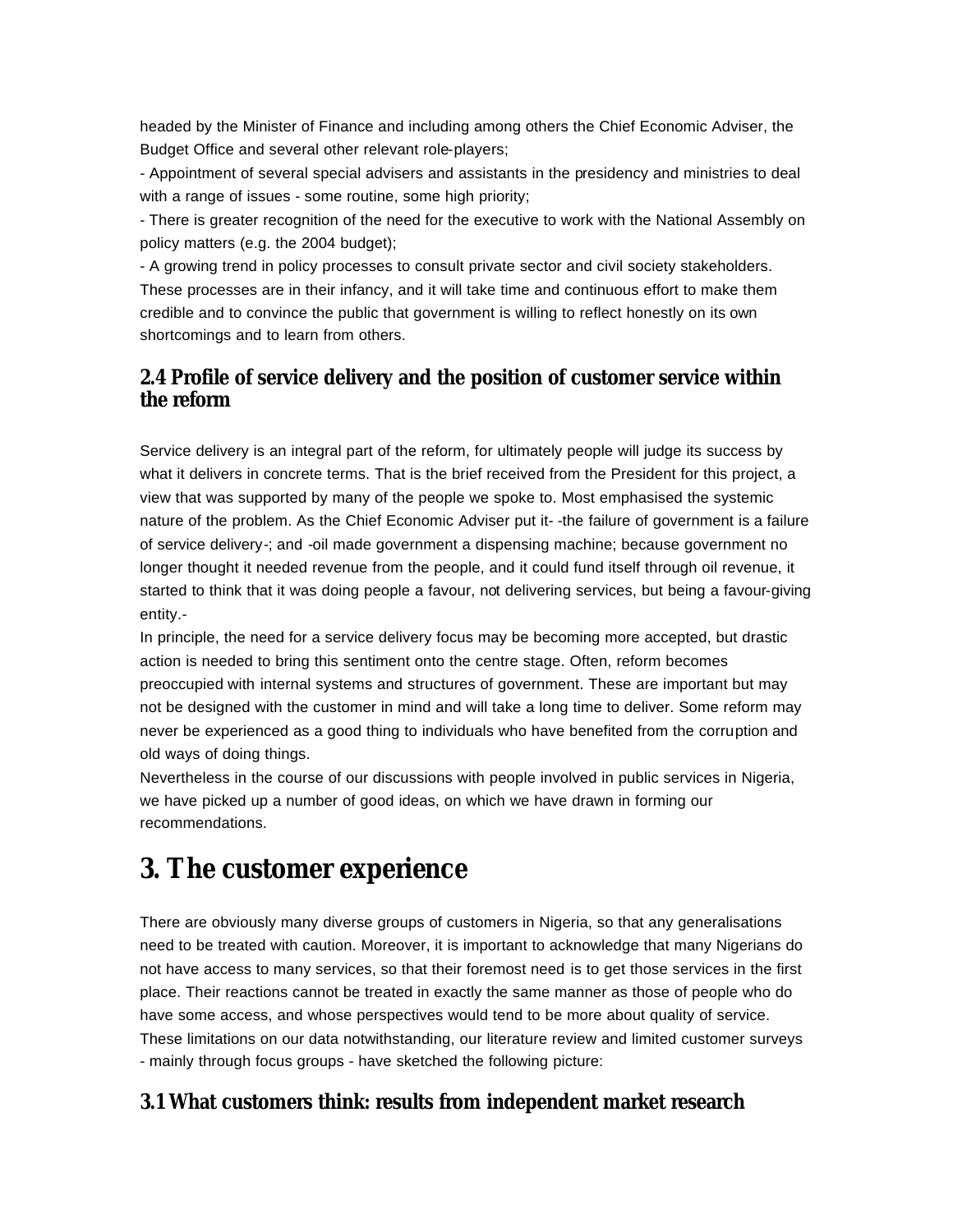Discussion of customer perceptions and satisfaction levels ultimately are closely linked to their expectations. As part of our analysis, we extracted customer views on site at some of the case studies. They generally showed that customers have little expectations of the officials at the front line. The actions of these frontline officials are not performance based and not result orientated because of their complaint that they have not been empowered.

#### **Outpatients**

At Maitama General Hospital, it was notable how closely the expectations of outpatients reflected the values hospital management and frontline staff aspired to. Both groups emphasised the need for prompt attention with limited time delays; that drugs and other supplies had to be readily available; convenient access - i.e. within acceptable distance from the areas where customers reside and also available on a 24 hour basis; outpatient medical staff being available to attend to patients´ medical needs; the need for staff to convey the message that they are motivated, encouraging and empathic towards patients and at all times abide by their professional ethics; and the importance of equipment and facilities to be state-of-the-art.

Customers were not satisfied with hospital outpatient services because of:

- Delays in being attended to: Outpatient staff are overloaded and not readily available to deal with patient needs. Patients often have to return to the hospital on consecutive days in order to get medical attention. Staff seemed fully aware of this problem, and says it is largely because they are overworked, often lack stocks, and are not able to take critical decisions locally. Among the comments made in a focus group with hospital users were: -I went there several times and I am yet to see a doctor-- and -I spent three weeks travelling to and from the hospital to have tests done and I eventually had it done outside.-

- Ineffective planning and organisation of the service: Customers expect activities in the outpatient department to take place in a sequential order. Neither the infrastructure, nor the actions of the staff allow for this, which leads to a cumbersome time consuming process. - Public relations: Although reception and administrative staff are perceived to be trying to uphold good customer relations, the medical staff (with specific reference to the nursing staff) are perceived to be unprofessional (even unethical) and unfriendly.

#### Electricity consumers

-

NEPA customers at Karu service centre expected that NEPA should provide them with a consistent power supply that does not have fluctuating currents; they wanted services extended to all residential areas, especially power for domestic (i.e. light, and electricity for cooking and airconditioning purposes), and for security purposes (i.e. street lights).

In general, the customers at Karu believed that NEPA is committed to delivering effective services to all Nigerians, and customers did emphasise that there have been significant improvements in recent weeks (which seems to concur with NEPA officials´ view that technological changes in December 2003 should have led to more sustained power supplies). However despite these views, and the perception that Abuja may be relatively well served compared to many other parts of Nigeria, there are still substantial problems. Customers perceive a high level of interference from federal Government as the cause of inadequate leadership and a poorly motivated workforce. A focus group participant felt that NEPA was --highly run by the government -- Another felt --they take light where they feel and they bring light when they want to-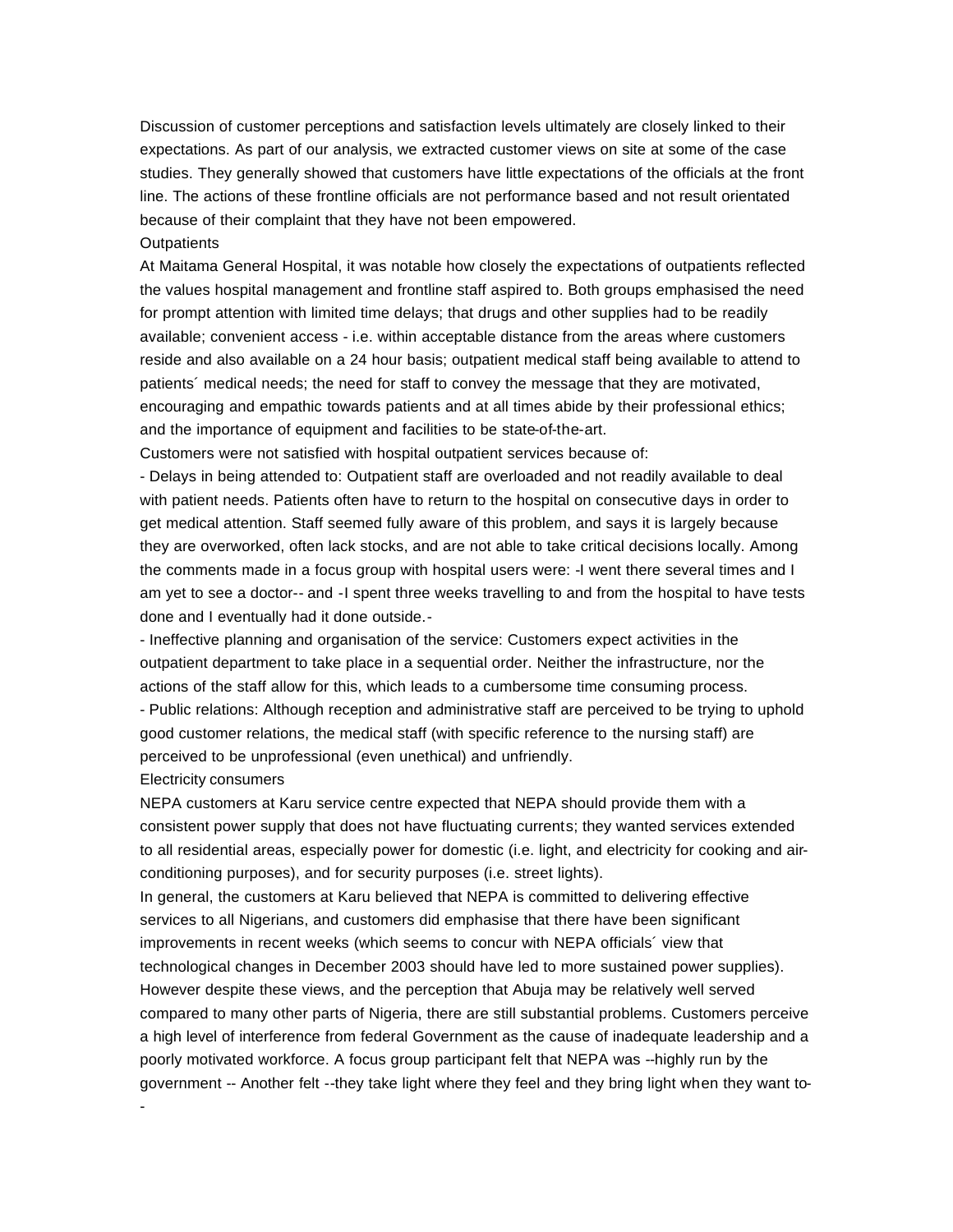The poor communication skills of the personnel, both in terms of knowledge of issues and willingness to communicate, bothered several consumers. Focus group participants expressed these views in different ways: --if you have a problem you cannot ask NEPA officials - they don´t know either!-, and - -NEPA is a monopoly, they do not have competition and therefore they do not care about public relations.- On the other hand, there was also a view that --my bill has come down from N7000 to N1000 so I think they are improving.-

And there were very powerful views on the problem of corruption. --you need to tip them to get them to rectify a problem--, said one, while some people in the focus group thought transformers were being vandalised by NEPA officials so that they had to pay those officials to replace the transformers.

The operational structure of NEPA is also perceived to be highly disorganised. NEPA is also viewed as not having adequate resources to facilitate effective service delivery. For example, in addition to the inconsistency in power supply and electrical currents, (which remain priority issues) respondents feel that the transformers deployed by NEPA were inadequate and outdated. The perception was that no attention is given to the upgrading of transformers or to providing more transformers.

#### Abuja Passport Office

Customers´ perceptions and attitudes at the Passport Office brought forward some interesting perspectives in the public´s overall expectations and aspirations, as well about the specific service. We were told in various interviews in different ministries and elsewhere, that -Nigerians were really keen for things to work, and do not wish the government ill; being angry that they do not get what they want, does not mean they do not want things to get better.- Thus, we found, interestingly, that customers at the Passport Office appeared to have a strong sense of national pride, believing that the Government has a broader vision of providing services to all Nigerians. Interestingly the Government is perceived, in this regard, to be credible while the Passport Office is seen as a completely separate entity, albeit mandated to carry out the Government´s service delivery objectives. The Passport Office´s general lack of service is seen by customers as to be undermining the Government´s positive objectives.

The service related problems identified by customers include:

- Staff and Communication - poorly trained staff are not willing to communicate with customers and were completely unhelpful; and a poor attitude and lack of commitment from staff that affected service quality (a customer observed: --people sit around all day, waiting, doing nothing at all --);

- Corrupt staff - some did not only find the staff unhelpful, but thought they were -only interested in making money out of urgent customer needs -; claims were made that customers have had to pay a staff member between N6000 and N15000 if a passport is urgently needed;

- Lack of clear, legible forms translated into a language that the customer could not understand; - Poor outdated equipment and infrastructure, including, surprisingly given the sophisticated scanning equipment team members saw, a view that there was a -lack of computerisation-;

- Lack of facilities such as water, toilets, telephones etc. for customers and a poor maintenance culture amongst staff. (During a team visit to the site, there were also complaints that there was no identifiable reception which creates a situation that is exploited by touts.);

- Inefficiency and a general sense of disorganisation - the collection of passports seemed not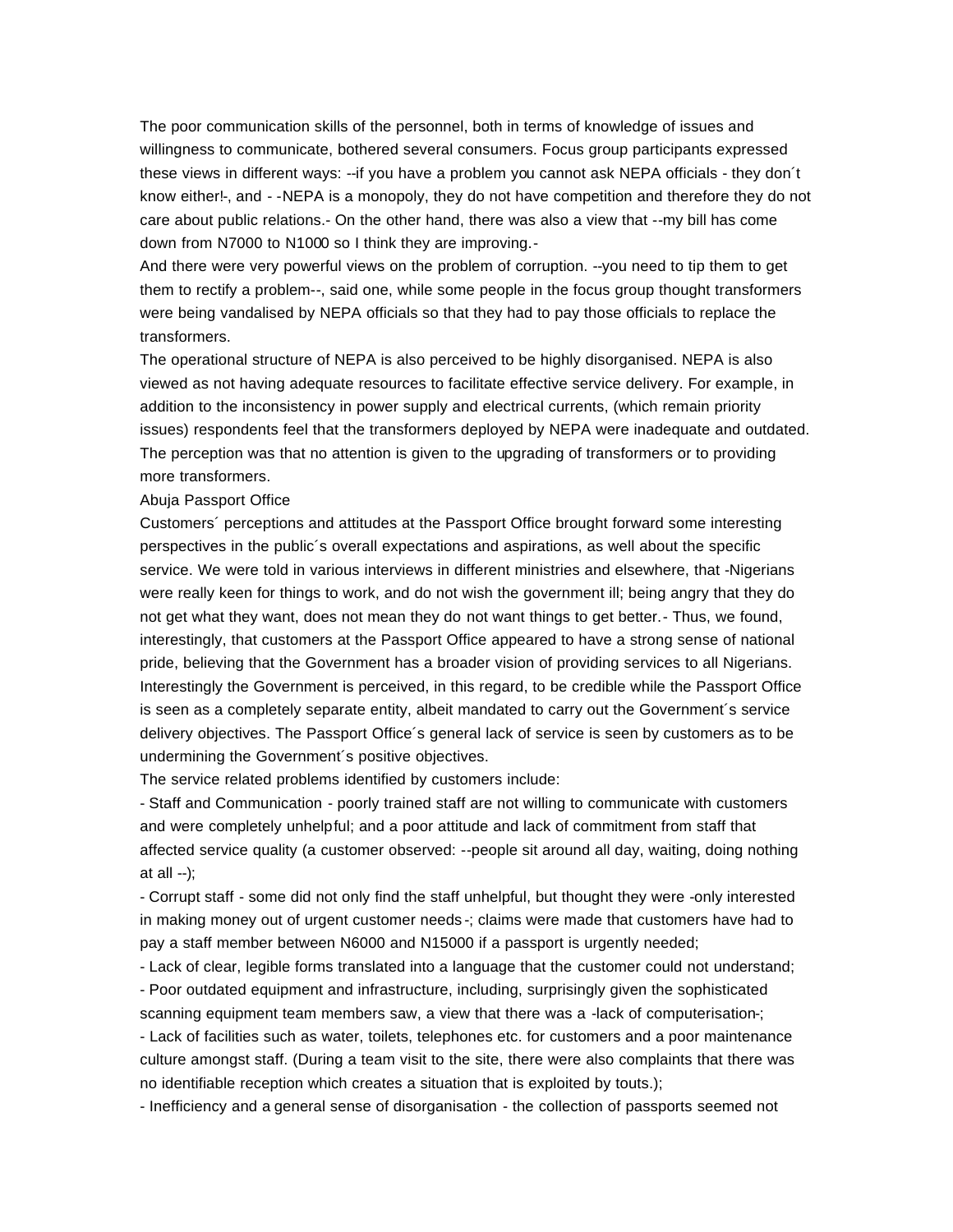nearly as efficient as the officials say, or as some more prominent members of society anecdotally have told us it was. Customers in the focus group complained that they were told to fetch their passports on a certain date, but when they returned the passports were not ready; - Insufficient offices resulting in overloading of one office - this is exacerbated by the fact that there is only one passport office in the area and customers may have to travel long distances. In the light of the image portrayed by staff and management, a few specific customers views seem particularly relevant. These customer views were obviously randomly obtained and not fully tested scientifically, qualified by the specific day the people were accessible and other such constraints. However, they do suggest a variance between what officials at different levels perceive and how their customers view them.

#### Business registration at the Corporate Affairs Commission in Abuja

Approximately 50% of the customers interviewed about CAC were satisfied with the services provided. They believed that the Office was trying to provide an effective service. In a comment that perhaps says something also about the general expectations of government, someone said: - They are okay. You must remember it is the Government, but they are trying-- Others, however, were not satisfied with the service they obtained, citing insufficient customer care and low levels of performance within the Office.

There were definite beliefs that CAC provides the elite with special favours. One said, --they favour people with big money, bigger companies pay bigger fees --, and another thought -they respect the big men.-

There were also strong hints at corruption: - - after a tip they were more helpful -- Someone contradicted the staff´s optimism, and even the team´s impression, that dealing with the office is a relatively smooth process, saying - - it was a constant trip, collecting and returning forms --

#### Immunisation in Abuja and Kano

In general, respondents knew what immunisation is and what the objectives of an immunisation programme are. Respondents identified health risks to children as their main health concern, and worried mostly about diarrhoea, tuberculosis, measles, whooping cough, dysentery, cholera, chicken pox and AIDS. Focus group participants said access to immunisation services was important because --prevention is better than cure...-, but access seems constrained mainly by: - Location: In some remote areas people do not have access to a hospital or a clinic within 40km of their residence and transportation is not readily available;

- Availability of vaccines: A shortage of vaccines is often experienced at immunisation points which leads to people not being able to immunise their children and they often do not return; - Service perceptions: Certain perceptions about the quality of service at immunisation points prevent people from making use of the service - mainly that it is a waste of time to go to these service points as vaccines often are not available and staff are overloaded, so that people waste a large amount of time waiting for service in inconvenient and uncomfortable circumstances;

- Suspicion: Some beliefs and rumours about immunisation prohibit certain people from making use of the immunisation programme. Among these beliefs are that some vaccines used for immunisation have the potential of reducing fertility (especially among women); that immunisation is expensive; that -God determines the destiny of each person; immunisation cannot change destiny-; and that, in the past, many babies were paralysed after foreigners came from overseas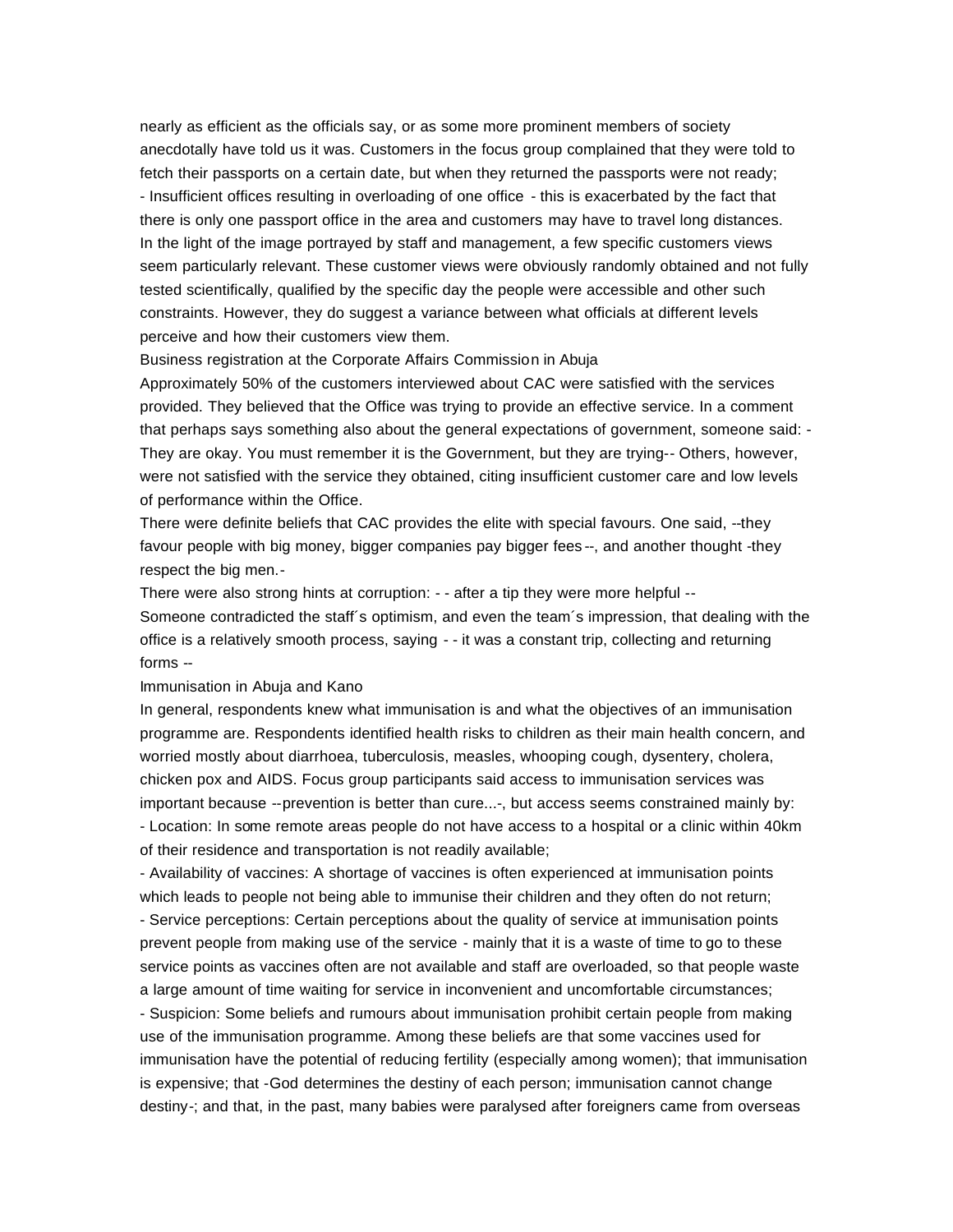and introduced an immunisation programme that everybody used. Some people also had negative experiences after immunisation such as a child running a high fever and therefore do not return. There also seems inadequate government explanation of why certain types of vaccination are prioritised and others not, so that at least one commentator told us: -If you are a parent who has been trying unsuccessfully to get your child vaccinated against measles, TB etc., and then the government starts chasing you into your home to administer polio vaccine, as part of a national immunisation campaign, what do you think- Why is polio different to the other diseases that occur more often- In these circumstances suspicion is perfectly rational, and there is fertile ground for myths to spread- .

### **3.2 Some general perceptions**

A Survey of Households, Enterprises and Public Officials, commissioned in 2001 as part of a Governance & Corruption Diagnostic Study , suggests high levels of scepticism of government, the political process and the executive, and the need for confidence building. Households and enterprises rated most public services as poor or very poor, and no services were consistently rated as good. However, the postal service rated less badly than most, and enterprises rated Standards and Safety Inspection (including NAFDAC) relatively highly. On the other hand, the police service was rated by 46 percent of households and enterprises as -very poor- and by 41.2 percent of public officials as -very inefficient-; 39.5 percent of households and 41.4 percent of enterprises placed electricity provision in the same category; and Water Board performances were rated very poor by 28.9 percent of households and 35.1 percent of businesses interviewed. Public health and public education were also generally rated as poor. Public officials rated the Police (41.2%) as the most inefficient agency, followed by NEPA (35%).

Enterprises were asked whether they had had cause to complain about public services, whether they had actually complained, and how effectively this was dealt with. NEPA, NITEL, the Police and the Water Boards attracted most cause for complaints. Few people had actually gone to the trouble of complaining, and the vast majority rated their complaints as completely ineffective, even in services like NEPA and the Police that had dedicated complaints units. Households reported similar dissatisfaction with the complaints procedures. Only the postal service was reported to have effective complaints mechanisms. On corruption, 50 percent of respondents doubted Government´s commitment to undoing corruption and said they thought it was in fact getting worse.

### **3.3 Access to services**

The customer perspectives reflected in our market research above all concern people who were actually accessing or trying to access services that were relatively available. The reality is though that large numbers of Nigerians still have no access to key services, or are very far away from where those services are available.

The Survey of Households, Enterprises and Public Officials referred to in section 3.2 shows that poor people in rural areas complain about lack of access to potable water (consistently a top priority); education; healthcare; rural feeder roads; electricity; and general unavailability of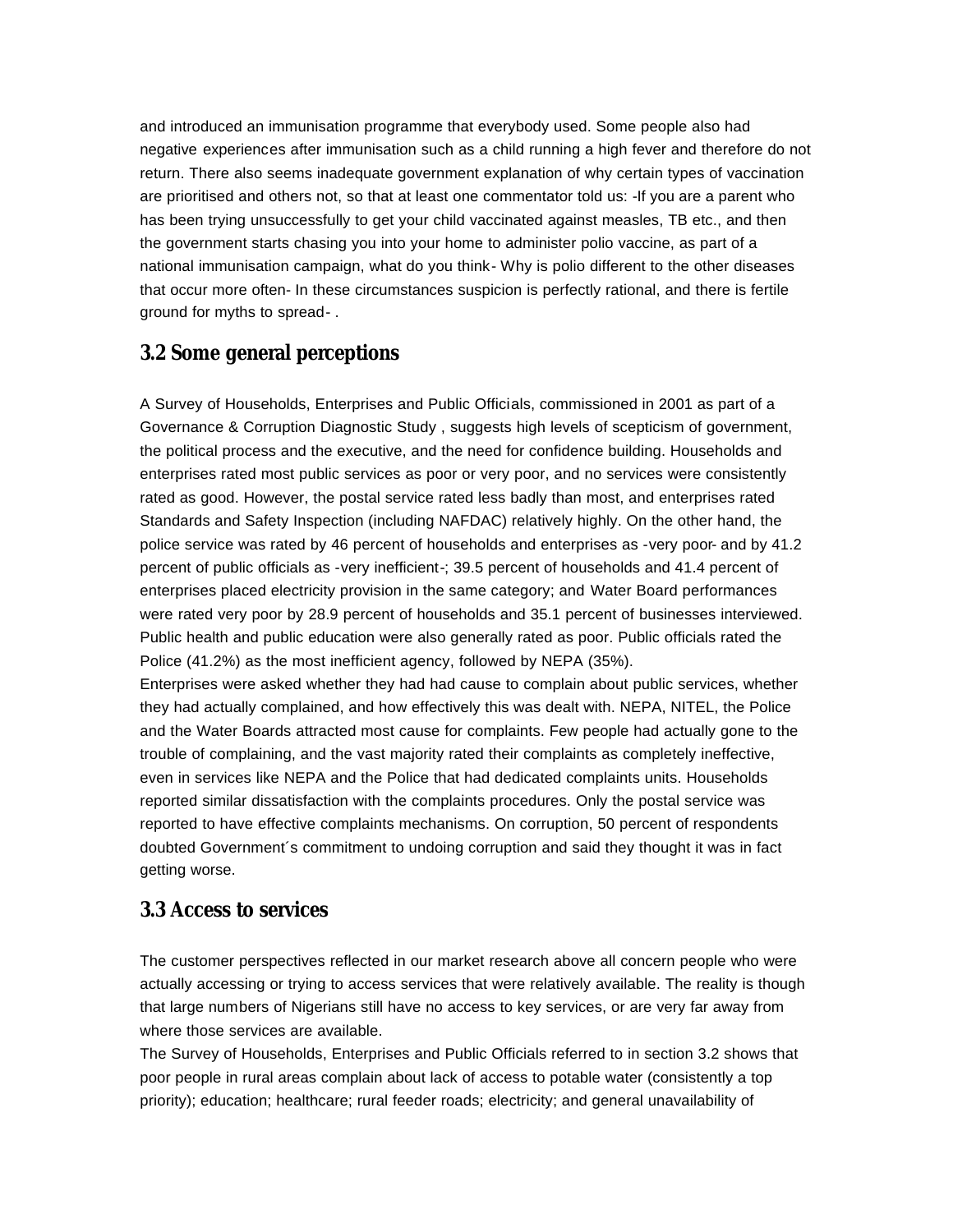markets. In urban areas, the services typically lacking are piped water; access to health and education facilities; regular electricity supply, if any; community facilities; and good roads . It remains difficult to quantify these shortcomings, but there are a few sources that provide a perspective. Data from the Federal Office of Statistics, interpreted jointly with DFID and a number of state governments provides some pointers, and is reflected in Annex B2. In Annex B1, we also provide collated figures from some international sources to reflect on Nigeria´s progress against the Millennium Development Goal (MDGs).

These figures show that the question of customer orientation in Nigeria is not merely one of better marketing and customer relations. Many Nigerians have very little access to services, whereas others do have access, but are not satisfied with what they get. Any service delivery strategy needs to take account of these different realities.

## **4 How it works**

During the course of our review we were able to examine five functions that are part of the Federal Government apparatus. These case studies were chosen in order to get a broad spread of both functionality and organisational form. They were not singled out as examples of particularly good or bad service delivery but more with the intention of providing some general lessons about how services are delivered, what constraints exist and how best practice can be replicated. The cases selected were:

- Immunisation
- Passports
- National Electric Power Authority (NEPA)
- Business Registration (Corporate Affairs Commission)
- Hospital Outpatients Department (FCT)

In all five of our case studies we sought views and information from all the main stakeholders in the service delivery chain, from ministers, through senior managers and front line staff to the customers. Detailed reports of what we found and concluded are contained in the appendices to this report .

Our overall view of what we have seen and heard is poor:

- At the front line in particular the environments were unfit for their purpose and starved of basic maintenance. Many staff members seemed poorly motivated, felt disempowered and had no incentive to improve their performance for the customer. Frequent shortages of basic, vital supplies meant that they could not do their jobs properly. Often this resulted in enforced idleness. In other instances, over-manning and duplication of meaningless control processes created opportunities to intimidate customers;

- The constraints that have led to this situation are powerful, deep-rooted and endemic. Most services suffer from a lack of funds for basic supplies and infrastructure improvements. Even when funds are appropriated, disbursements are irregular and fall well short of the budgeted amounts, making planning a futile exercise and halting implementation of projects and programmes in mid-stream;

- Managers at the front line have little discretion to re-order what resources they do have in the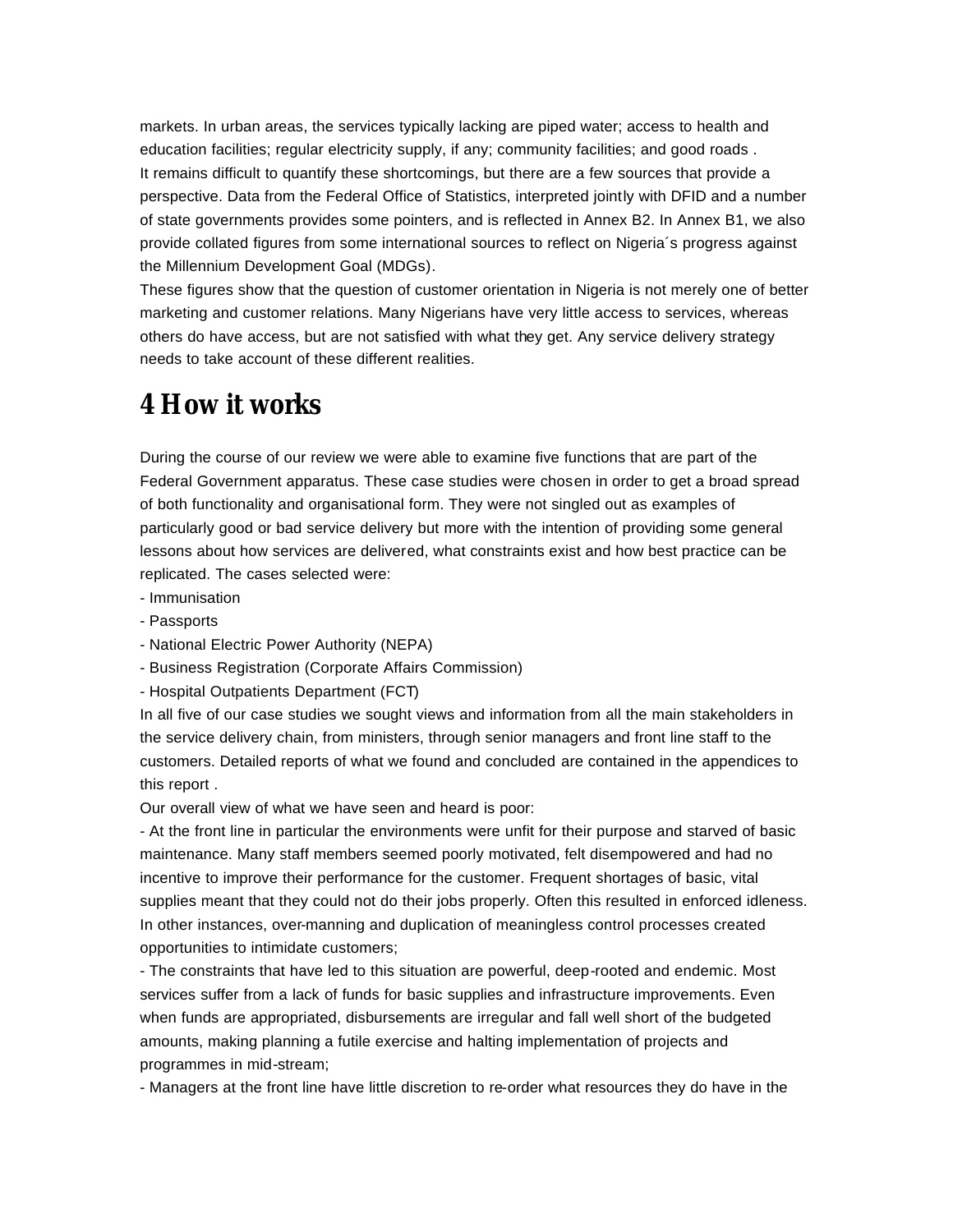interests of better service delivery. They have no influence over the numbers and quality of staff assigned to them. Little attention is given to training, particularly in customer care, and there are few real incentives to improve performance;

- There are no clear lines between policy-makers at the top and staff at the frontline, other than the bureaucratic controls. As a result, the strategic direction sometimes articulated by ministers and other senior people do not get translated to the staff that deal with customers directly; - As section 3 shows, the critical result of these diffuse lines of policy management and of communication, there are notable gaps between ministerial visions and customers. The latter know little about new developments, and also continue to be at the rough end of service provision;

- The Corporate Affairs Commission shows some promise in reorienting services in the interests of the customer. We attempted to capture what made it different. Many of the constraints identified above did not apply to the Corporate Affairs Commission or did not apply with such inflexible rigour. Management were empowered, dynamic and motivated and this communicated itself to staff at the front line. The Commission was self-financing and allowed to re-invest surplus funds from the sale of its services in improvements to the infrastructure, and the terms and conditions of staff who were well trained and motivated. Budgeting was a meaningful process and managers had the confidence and autonomy to plan and organise properly .

On the whole, the case studies show that improvements in service delivery are critically dependent on progress on other reform initiatives:

- Budget reform needs to deliver guaranteed -cash backed- appropriations to finance supplies, non-salary recurrent expenditure and capital on a regular and timely basis;

- Other management reforms need to put more discretion in the hands of front line managers with greater delegations over resource allocation and control;

- Reforms also need to ensure managers are more accountable for the delivery of service outputs and that performance monitoring systems are put in place effectively to hold managers to account.

## **5 Summary and Recommendations**

We have outlined the problem the President asked us to address and set it in the context of the reforms currently underway, including the emerging NEEDS/SEEDS agenda. Our brief is to propose changes that will improve Nigerians´ experience of services, capable of being delivered within a 2 to 3 year timeframe, alongside the underlying economic and structural reforms.

In section 3, we relay Nigerian´s views about their public services, and remind ourselves of the chasm of expectation that lies between the people and their government. Even where the lack of trust and confidence in government is the result of media portrayal of reforms, as much as their personal experience of poor services, it is no less important. This negativity also shows the importance of the public perception of policy to their ultimate success. Even the ´right´ policies poorly presented and delivered will not win public support, and may result in ´blind anger´ as was perceived in the recent introduction of fuel tax and the enforcement of development control in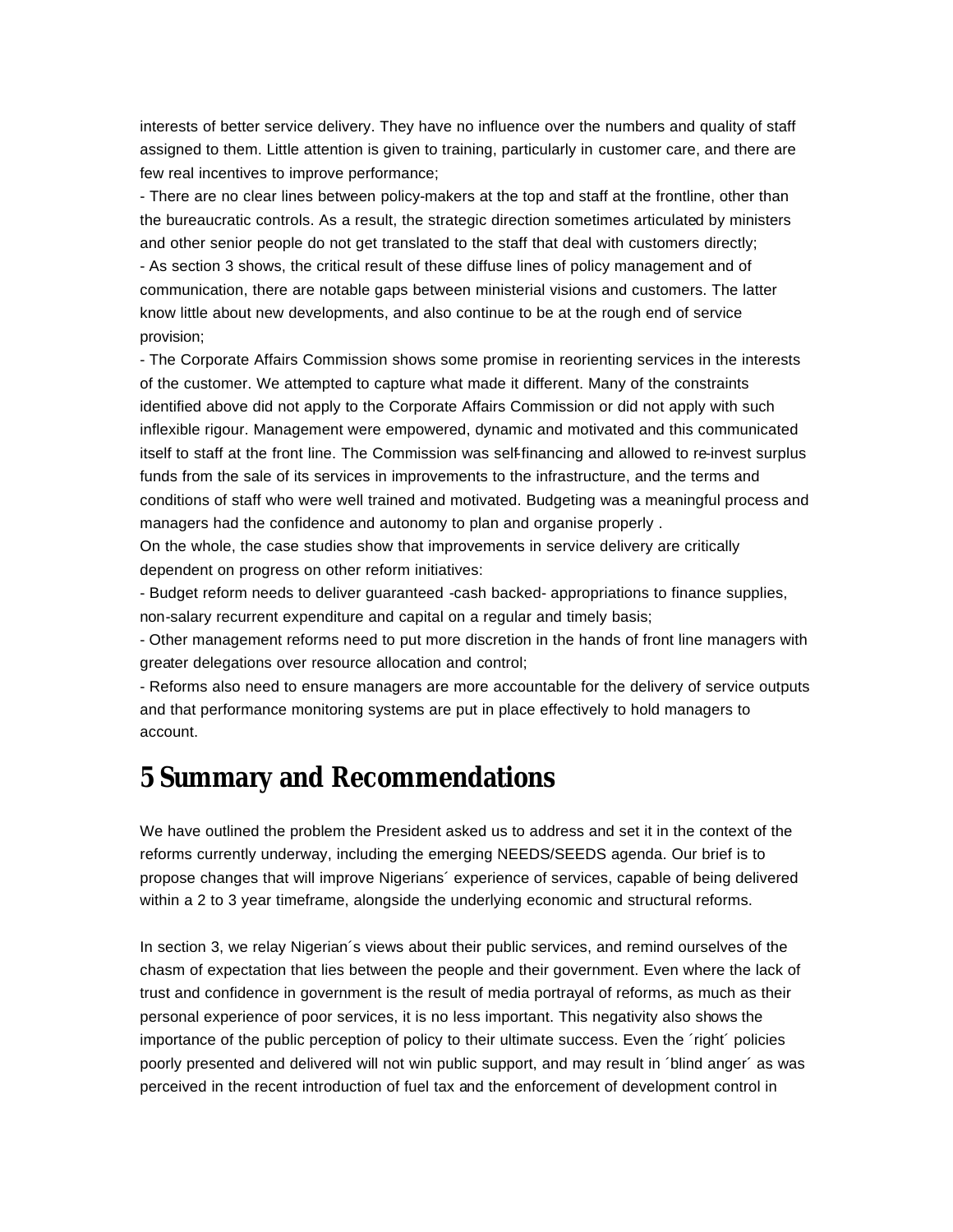Abuja. This anger will not be resolved through a little more staff courtesy, a point that we must make clear.

Moreover, no ´quick wins´ would be sustainable or credible, unless they are part of far-reaching change to the fundamentals of Nigerian society - its use of its oil wealth, its systems of accountability, and the basic premises upon which government relates to the people it is supposed to serve. Therefore the importance of cultural change, and economic and social reform as advocated in the centre of government, is essential to the possibility and credibility of the proposals made in this report.

Section 4 reports on our review of 5 services - NEPA, Business Registration, Passports, Immunisation, and Hospital Outpatients. Our conclusions confirm the problems of delivery and culture that customers describe in section 3. It would seem that the service delivery chain suffers from mainly four problems:

- A lack of real levers for ministers to deliver or monitor the outcome of their policy pledges, nor hold anyone to account for delivery;

- Shortages of service capacity and accessibility for most Nigerians;

- Poor service quality and customer care;

- Support services (finance, audit, ICT, procurement and personnel) that neither support nor serve delivery.

This first part of this section will elaborate each of these four problems in turn, and the second will recommend action to improve customers experience, through demonstration pilots and wider systems change.

### **5.1 Lack of levers for ministers to deliver policies or monitor results**

The case studies provide insights into the processes that operate between ministers´ strategic leadership and policy-making at one end, and operational managers and customers of front line services, at the other. We refer to this process as the ´policy to delivery´ chain; and argue that it should be managed as a complete process - from ´end-to-end´. The concept serves as a reminder, if one were needed, that producing legislation and policy advice is only the beginning of a process that culminates in service delivery. Systems, processes and structures need to be in place and people charged with operating them, to ensure delivery actually happens on the ground. In turn, government institutions operate in a wider social and cultural context that gives meaning to their intentions and impact.

Firstly, there do not appear to be sufficient numbers of leaders of the right calibre to lead reform within the Executive and the Assembly. The reform strategies tend to list activities to be completed, without pinpointing a few strategic priorities that will unlock the greatest support, build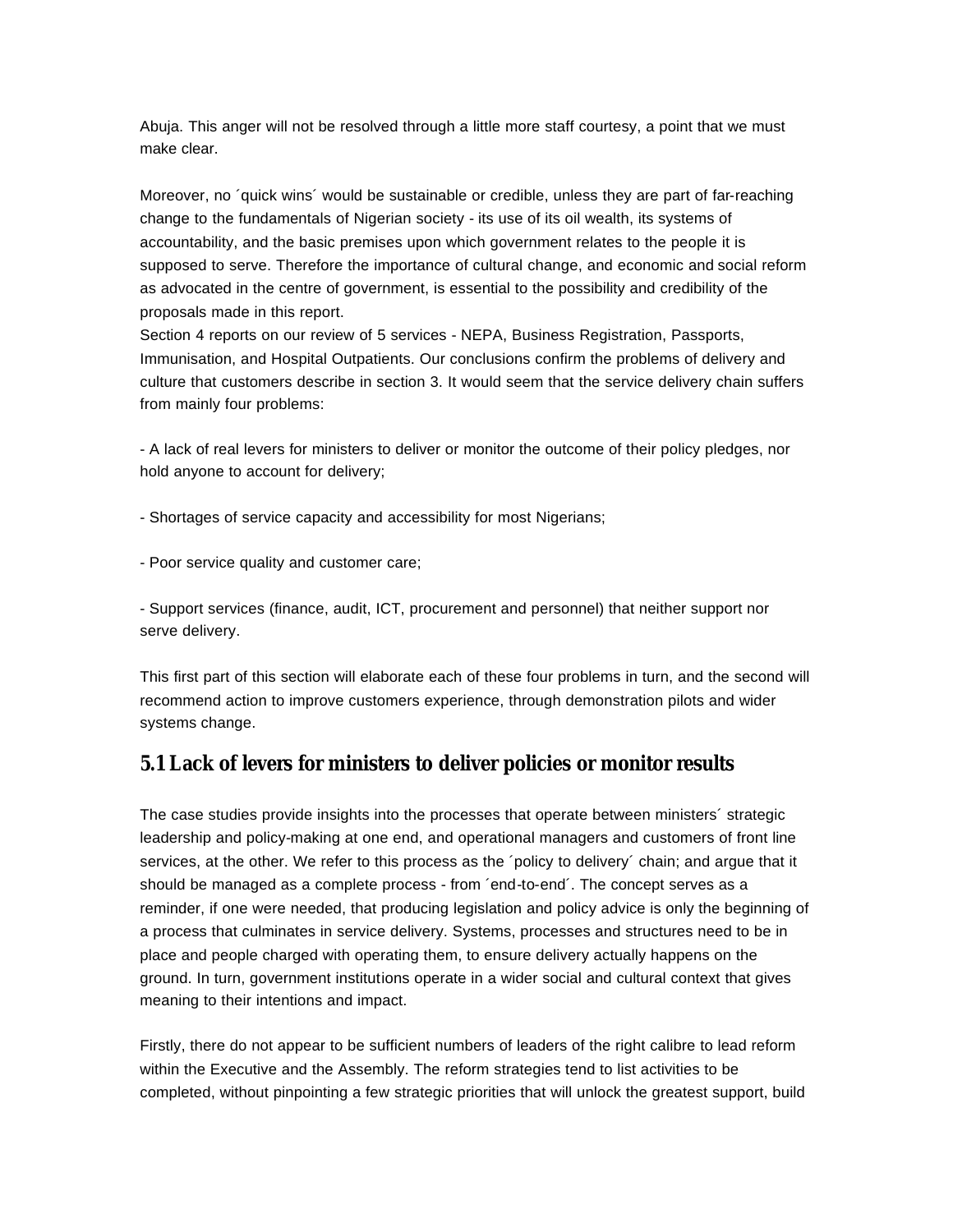the momentum for reform, and clearly show the links between quick wins and the broader reform agenda. Perhaps not surprisingly, people at the top seem to be too preoccupied with ´head office´ concerns to make time to personally visit the front line and experience for themselves how poor services are.

Constitutional and legal powers mean that the FGN can deliver very little by itself; hence its delivery ´landscape´ is highly complex constitutionally and institutionally, and is not being actively managed to deliver results. Performance management is in its early stages in a few places, but is not yet generating the information that would allow ministers to feel confident about where progress is being made ´out there´ and where it is not. Nor do policy instructions and resources cascade down from the top to the front line.

Neither ministers nor service managers can rely on proper budgets, so services are not funded effectively, fiscal promises are not kept, and - as a result - no one can hold anyone to account. Departments have been able to blame the Ministry of Finance in the past for either not releasing funds on time, or not at all; the latter, again, has retorted that line departments have consistently underspent; hence, everyone has passed the blame.

Genuine two-way communication with staff and customers is the exception (though we saw notable examples), with too great an emphasis on top down instruction over persuasion and involvement. Therefore the little feedback that does come back ´up the line´, is not likely to be very well-informed nor honest.

### **5.2 Shortcomings in range and volume of services**

The vast majority of Nigerians have little access to basic public services - people told researchers in 2001 about their problems accessing clean water, reliable electricity and feeling confident in the police. Even in Abuja, though we visited a relatively good hospital, it is the exception and there is neither ambulance an ambulance service nor a reliable supply of pharmaceuticals. There are few state run primary or secondary schools, and the children who attend school do so at their parents´ expense.

To expand capacity and extract the maximum value from investment requires financial and data analysis and strategies that identify priorities, harness effort, and measure progress. We did not see analytic work of this kind - what is needed are reliable population-based needs assessments, lined up with accurate data on existing provision, and accurately costed strategies for bridging the gap over time.

Service access and capacity are not the focus of our project, but are critical if government wishes to convince Nigerians that it is going to make services, and life, better for them. It also provides an indication of how most Nigerians will perceive some reform initiatives. For example, one can imagine how people desperate for water and electricity will feel about public expenditure spent on training or attracting better calibre civil servants.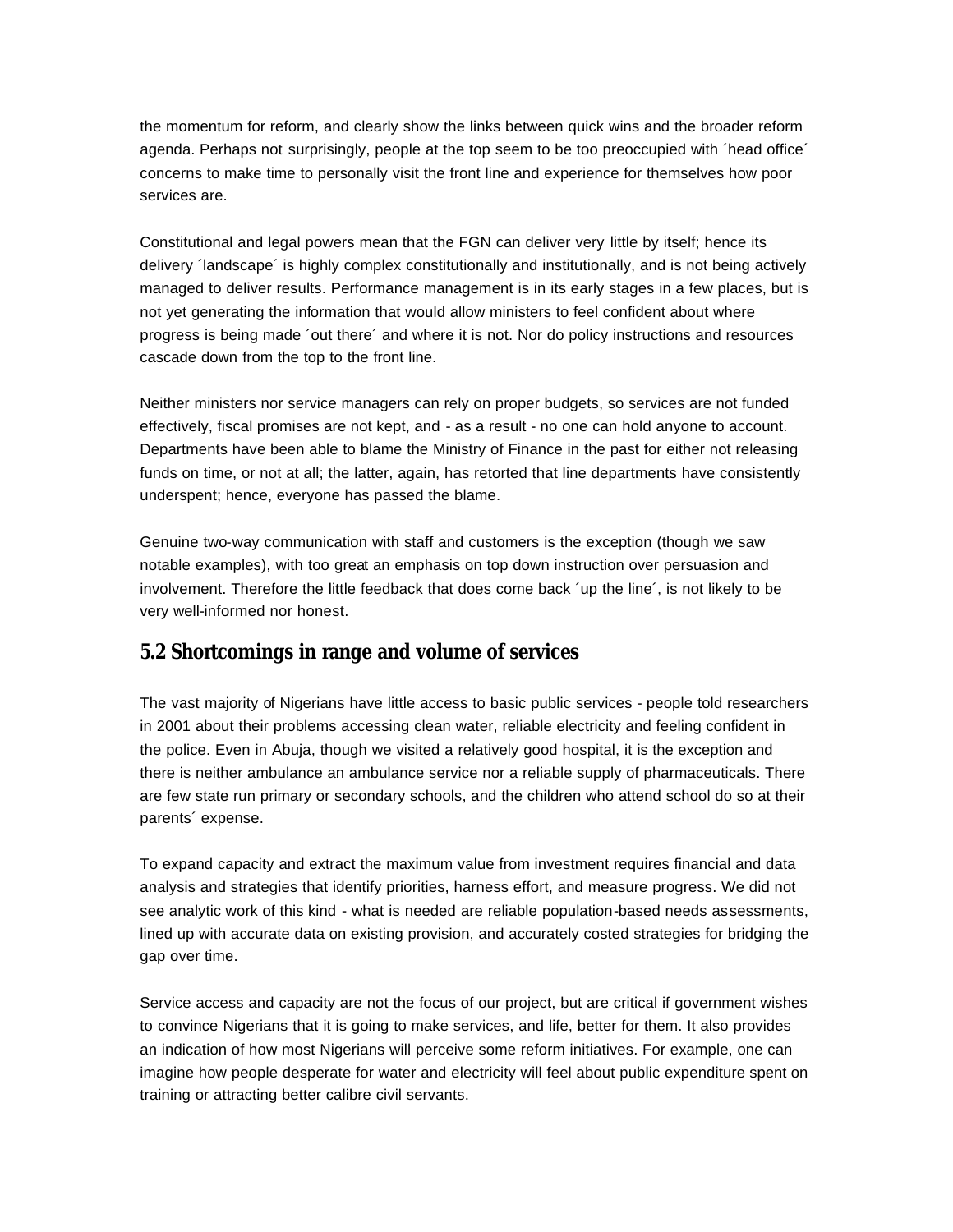### **5.3 Poor customer service and service quality**

The view of government as being all about ´favours´, rather than rights and responsibilities , is evident in the way that people are treated and the quality of service they receive. Staff do not appear eager to serve the customer; public buildings are surrounded by security guards and are often unmarked, unlit and in poor repair. There are no public enquiry points, and people complain of unanswered letters and telephone calls. Many offices seem to have people sitting around, not doing much, watching TV or reading newspapers, or just speaking to friends and colleagues.

And even when improvements have been made, they are not introduced with the customer in mind. For example, though NEPA will be bringing a second electricity grid into Abuja shortly, for security reasons no one is told. As a result, people associate NEPA with more power cuts, rather than noticing improvements on the way. They also do not see the Passport service delivering a passport in 3 days, but remember instead that it requires customers to go to the office at least 3 times in the process. Similarly, there appear to be demonstrable signs of improvement in the Business Registration Service, but the public perception does not yet recognise it.

Treating people fairly and giving them information about why a service is available or not, is especially important for regulatory services, where compliance is most effectively achieved by consent rather than resorting to the use of force or litigation. Even where services may not be particularly effective at delivering their primary objective - i.e. police solving crime, or in utilities delivering reliable power supply - people will be more satisfied if attention is given to providing a positive experience. It matters a lot that services are made easily accessible (signage and information about entitlements and opening times), provide timely responses, and that staff are courteous, honest, and do what they say they will and when they promise to do it.

## **5.4 Support services**

To improve services at the front line, they need to be supported by modern financial, procurement, audit, IT and Human Resource services. We saw little evidence of the shift from traditional ´rule-bound´ central services that are concerned with control, to modern support services that see themselves ´serving the customer´. Some ministries are introducing reforms that include plans for improving budgetary systems, civil service structures, HR policies, and extending the use of ICT (which is still small i.e. 400 computers for 25,000 staff in the FCT ministry). And there is evidence of change in some departments where ministers have made a point of requiring work programmes and setting targets for turnaround times (Chief Economic Adviser, Due Process Unit, Federal Health Minister), and driving forward the pilots for civil service reform (FCT Minister, and Minister of Finance). In time the reforms in these departments may result in better support to front line services. However, as yet this is not the case.

Service delivery is being undermined by the problems described in our case studies: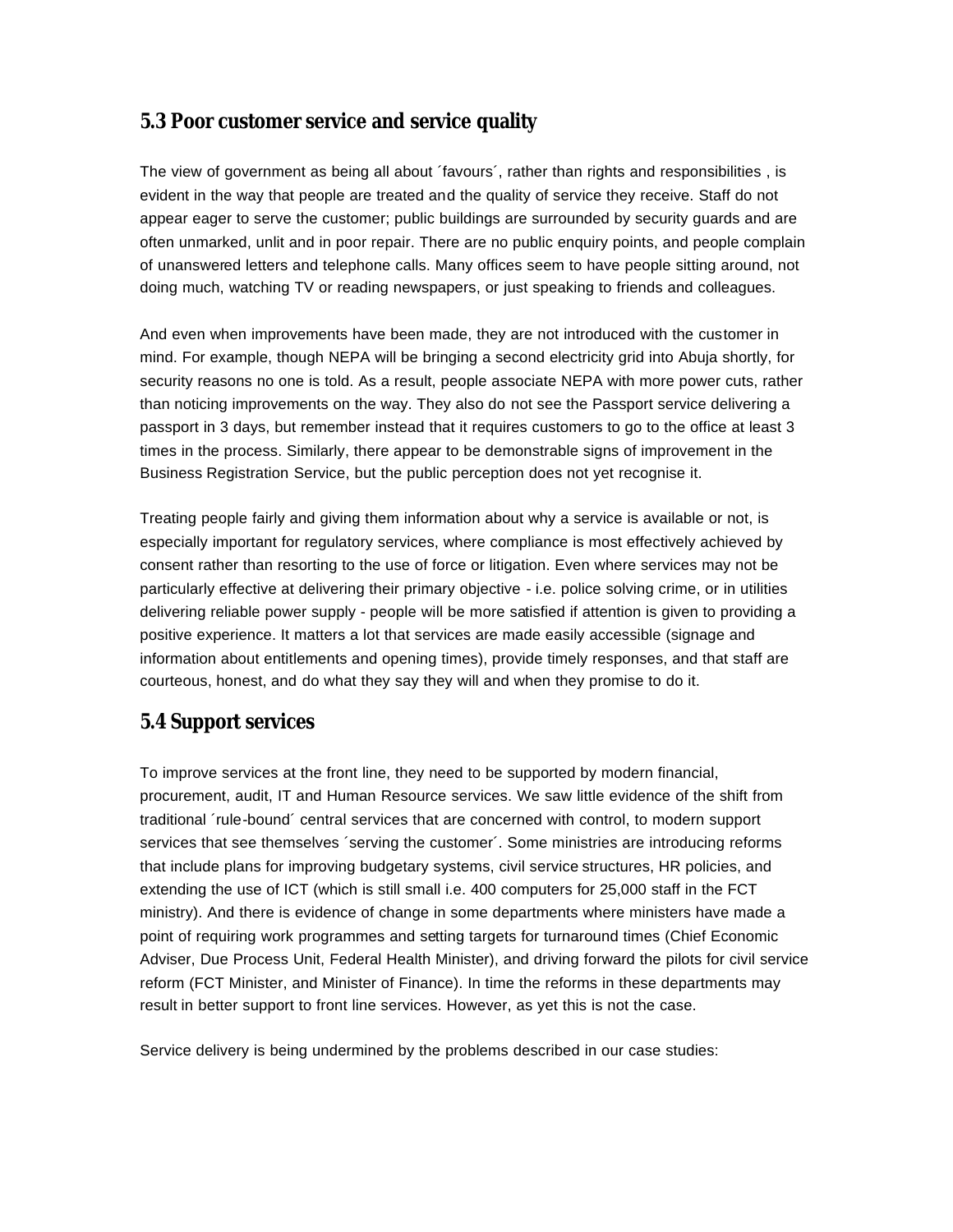- Budget estimates are not rigorously prepared nor approved by the Assembly and Executive. Consequently the budget does not serve as a tool for realising ministers´ policies and priorities. Funds are not allocated to services on a regular or predictable basis. Priority is given to new capital expenditure rather than maintenance and programme costs, with little realisation that nonsalary recurrent expenditure can be used to improve service delivery. Financial control is neither effective nor sufficiently delegated to enable service managers to plan or deliver;

- Managers have no discretion to manage - their costs are fixed and outside their control, staff and supplies are provided (or not) from above. There are no incentives to drive out corruption, drive down costs, improve productivity or service quality. The complexity of transactions and processes resulting from overly centralised and inefficient systems is not only dysfunctional it is also increasing the opportunity for rent seeking;

- Overly centralised and rule-bound staffing functions do not enable services to recruit or develop the staff they need, nor establish performance systems that can hold people to account for delivery. There do not appear to be arrangements for managing the ´pay bill´, reducing staff numbers and keeping salary expenditure from squeezing out other programme spending;

- IT systems are under-developed, with little automation of high-volume transaction based services that could improve efficiency whilst reducing costs;

- The audit function appears to add to delays and inflate up front costs through requiring prepayment audits, whilst neglecting to provide a risk-based and systems approach found in more modern public audit functions.

Certainly the ´needs of the service´ - for the right staff, minimal overhead costs, and prompt response - is not driving system design nor do the attitudes of support staff reflect a concern for the end customer. We have considered a pragmatic approach to addressing these problems in developing the following recommendations.

#### **Recommendations**

Our diagnostic analysis has highlighted several challenges, many of which are systemic and the result of many years of misrule. Service backlogs are vast, inequalities high, public confidence low and many institutional weaknesses exist. Disentangling them, let alone correcting them, is an onerous task. With such an agenda, it would be easy to lose faith and ongoing elaboration of the problems could easily become self-defeating.

Our approach is pragmatic and driven by the need to demonstrate improvement, rather than solve all Nigeria´s problems. The Government has begun to take important steps to address these challenges, first through a number of initiatives in its first term and after April 2003, through a new concerted effort. ´The most crucial thing is vision´, said one of our interviewees. The formulation of NEEDS is a major development in that direction. The roadmap here starts with the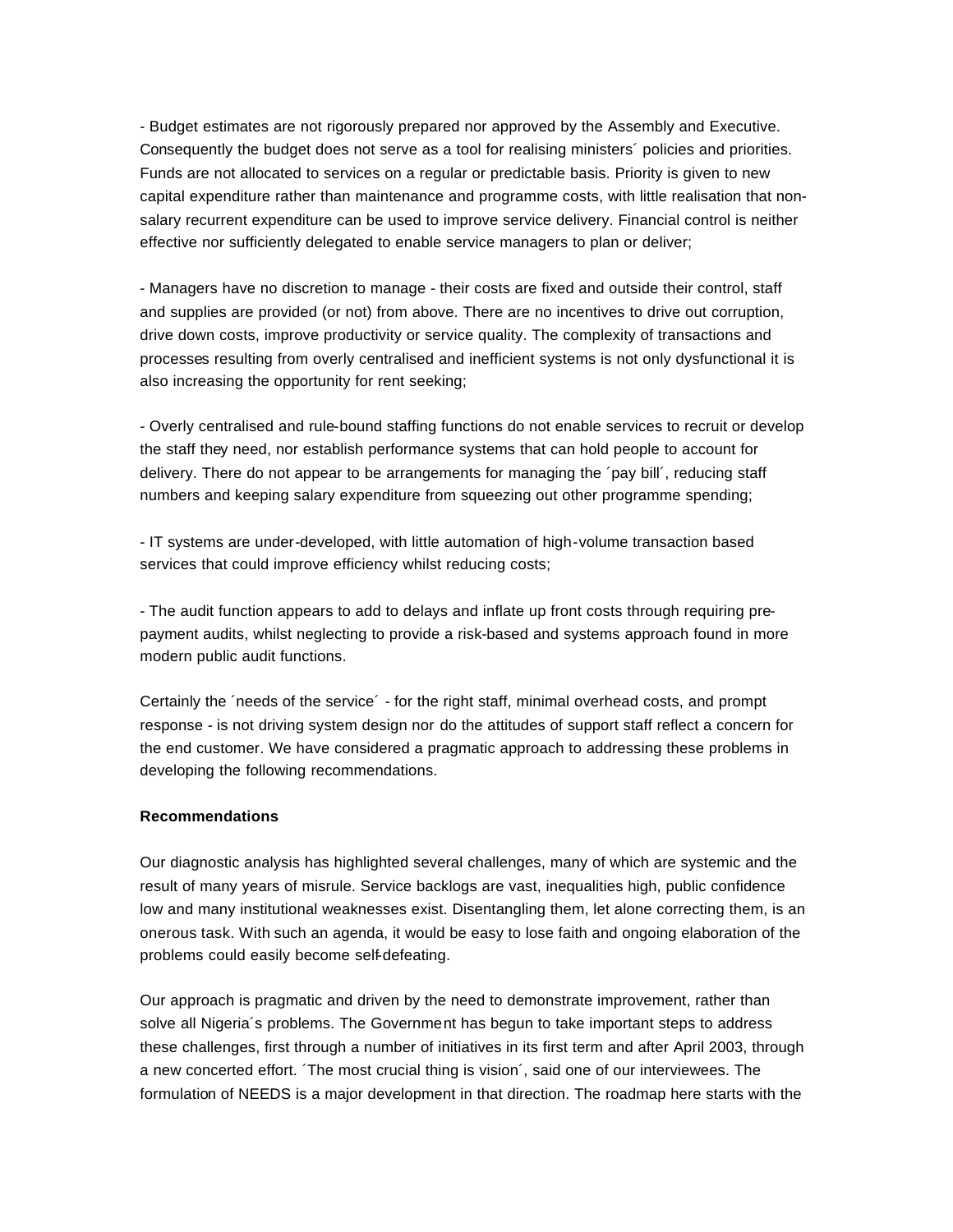vision of reform as a point of departure, and suggests how some critical interventions around service delivery can deliver some results that the public would appreciate.

Our brief is grounded on the UK experience that we outline here to draw some insights and recommend action. On that basis, the discussion focuses on empowering the customer; making a difference through Service Pilots; getting everyone involved through system-wide change; institutional arrangements; and a roadmap for actions, lead and timescale.

### **5.5 The UK experience**

Worldwide, countries are seeking to improve their public services - aiming to create a virtuous circle where support for investment, and delivery of public services is sustained by people´s experience of better services, electoral support, and consent to consequent levels of taxation. This is the approach of the current UK government, based on its commitment to social justice realised through universal services that are modern in character and responsive to individual needs. The philosophy is captured in their message - ´Fair for All´ and ´Personal to You´.

Priority has been placed in delivery of a few specific commitments. In 1997 there were only 5 electoral pledges communicated widely on a pocket-sized ´pledge card´. Public Service Agreements (PSAs) were agreed between the Treasury and spending departments and the Prime Minister and the Secretary of State she appointed. Whilst there were over 600 PSA´s in the first spending review, they were reduced to 130 in SR 2002. Even within this reduced number, the PM´s personal focus is specific improvements in health, education, criminal justice and transport. He receives regular information about progress in delivering these targets, which are discussed with relevant SoS in regular ´stocktakes´.

System-wide, the commitment is to modernise public services, shifting their culture to serve the customer rather than being driven by professional providers, making use of IT and diversifying supply. Building on the experience of the first term, this phase of reform has focused on reforming services designed around the needs of customers, and founded 4 organising principles of:

- National standards in a framework of accountability - realising the commitment to quality services, fairness and holding people to account for delivery;

- Devolution to the front line - bringing decisions and resources to where customers experience delivery;

- Flexibility in working conditions and organisational arrangements;

- Choice to the customer, wherever practical, and contestability in supply.

Reform has been most effective at delivering quickly to the public when it has been focused on a few priorities and delivered through single purpose bodies, specifically funded and performance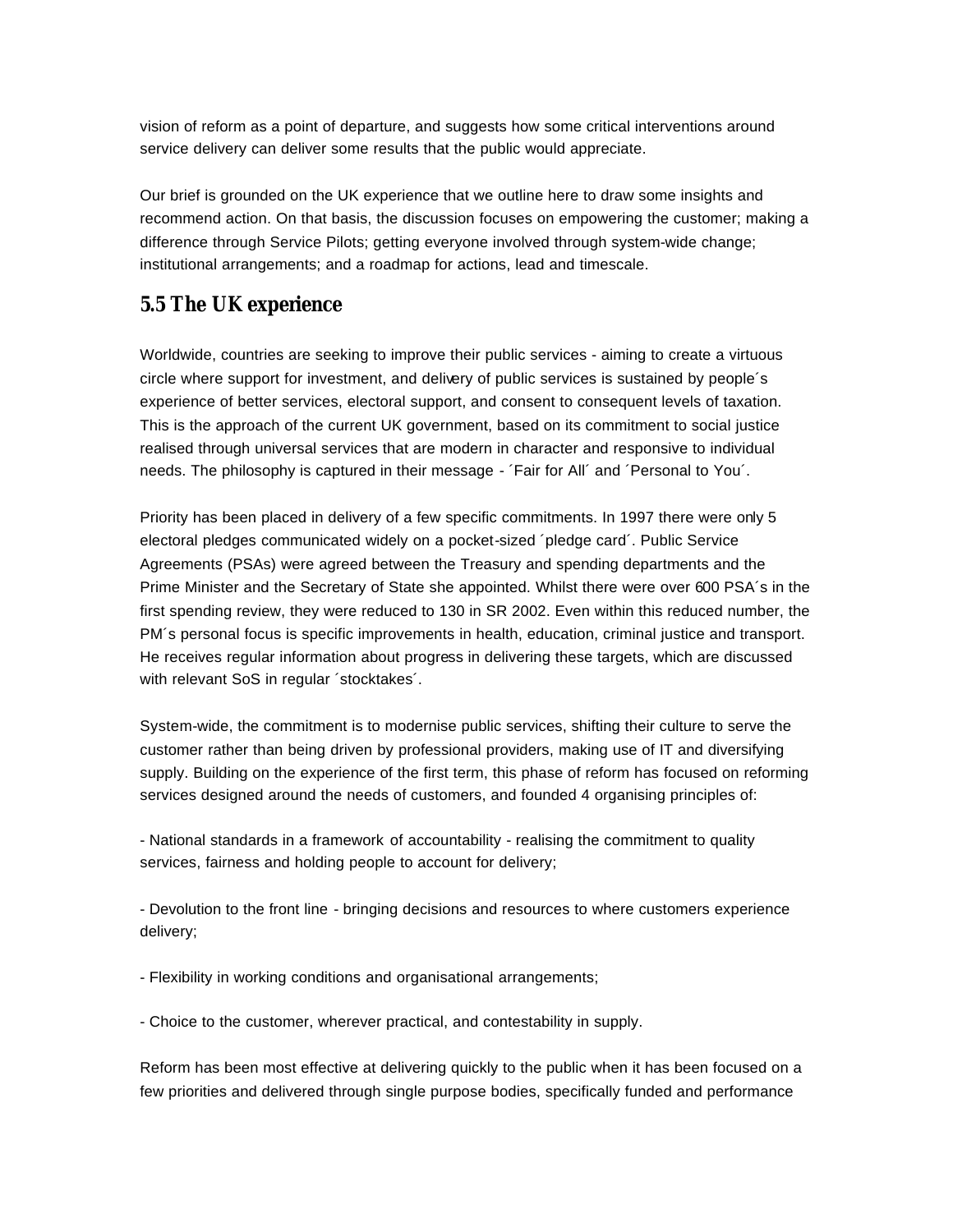managed with results reported to the public. What has been successful is a delivery process with these elements:

- Well-defined critical task;
- Allocate dedicated funds, tied to targets with timescales;
- Set up a dedicated body with staff selected to run it;

- Devolve accountability and resources to that body to deliver, approve its plans, and incentivise delivery of results;

- Produce regular performance information, on comparative basis and monitor performance and intervene to tackle failure,

- Review service quality and performance by independent audit and inspection;
- Publish results in comparative league tables, with star ratings.

Given the challenge facing Nigerian public services, there is a high risk that reform will not deliver anything tangible to the public in the timeframe of this government or the next. That is why we argue for a highly focused approach, working through selected pilots, within the parameters of realistic and credible budgets.

### **5.6 Empowering the -Customer-**

The objective of the Nigerian President is no less than to change the relationship between Nigerians and their government, from one of suspicion and indifference to one of trust and confidence in its service delivery. An important step in forming this new relationship is to recognise the realities of life for most people living in Nigeria; their relative and absolute poverty, their quality of life reflected in the backlogs against the millennium targets, low levels of employment, poor access to water and energy, high levels of infant and premature death, sickness and chronic ill-health, insufficient education of poor quality, etc .

Even in this development context, our assumption is that a better-informed citizenry makes for better government, and strengthens a culture of active customers. Given the starting point, this is not a small task, and any claim about ´satisfied customers´ needs to recognise that such views are the outcome of an equation where:

### Satisfaction = Expectations -/+ Experience

(Satisfaction is the result of people´s expectation minus or plus their experience).

In much of Nigeria, people expect very little, and are not disappointed when that is what they receive. Occasionally people´s experience of exceptionally poor treatment (physical abuse or extortionate bribes) is beneath even their minimal expectations, and their dissatisfaction turns to anger. If the shift is to be made to a government that serves and a population that feels confident,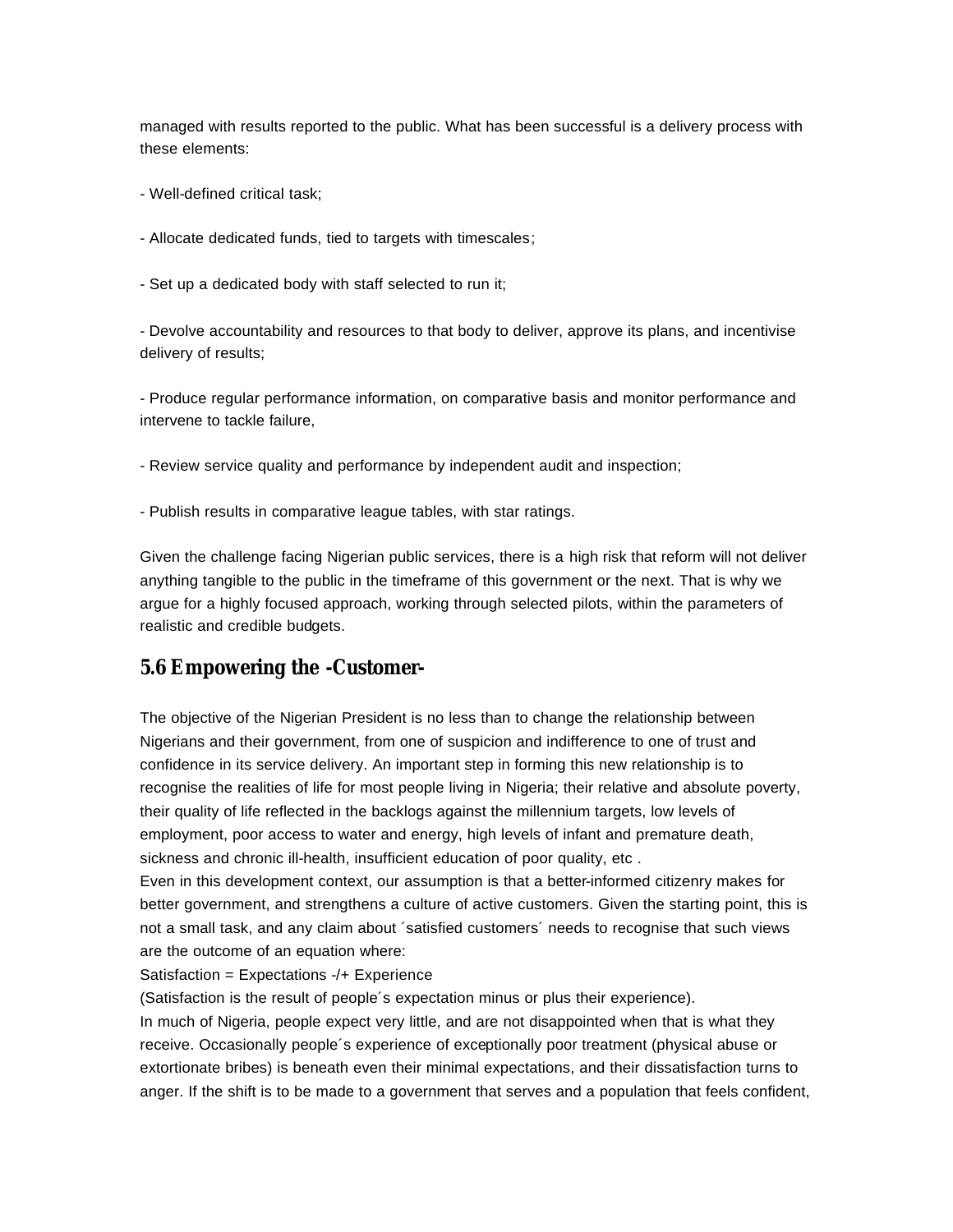then expectations need to be increased (on a realistic and informed basis) as well as experience improved, in order for their status as ´customer´ and satisfaction to be meaningful.

To meaningfully change this equation will require a transformation of social relations in Nigerian society; government and the FGN can only play a part. With these caveats, nevertheless there are steps it can take that would begin that process of wider social change.

Expectation - Changing the culture

Improving services requires that individuals and communities make demands from the ´bottom up´ as well as government delivering from the ´top down´. We recommend action for the FGN to take to stimulate such demand and begin this process of change.

1. Communicating entitlements: The President, ministers and the assembly could pledge their commitment to service delivery, plan realistic service expansion, make transparent people´s entitlements to specific services and ensure that access is improved. Communications of this commitment should be ´two-way´, seeking people´s support and enlisting their help as much as telling them what government is doing ´for them´. It should engage NGOs, business and community groups in the design and communication of service improvements. Once the budget is agreed, it should be disaggregated to show the funds available to individual local services, and published so the public can see what should be spent so they can judge what they can reasonably expect.

2. Publish accurate and timely information: Services should regularly publish information telling people about the performance of services, and honestly acknowledging difficulties and the steps being taken to address them. This is important for major infrastructure services (electricity, water, roads) that are high priority for the public, but where progress may take time. It should make public examples of good services that are rewarded with additional resources, and poor or corrupt ones that are being reorganised or replaced by government. Services should have targets for the standards and improvements they are expected to deliver and the progress they are making. If such information is validated by an independent source, it could be published in 'league tables' that compare one service outlet with another. Such comparison enables the public to make judgements about their local service, and inform their expectations.

3. Individual advice and advocacy: The most effective information is personal advice and advocacy. If resources could be found, advice services should be set up in local communities, separate from government, and people trained to serve as expert advisers and advocates. This has the added benefit of opening space for building a productive relationship with civil society. 4. Provide remedies and choice where services fail: Complaints handling could be taken more seriously by local services, and include remedies where things go wrong. They should be recorded and the feedback used to inform service improvements. In a few services, customers could be given a choice to go elsewhere if the public service doesn´t work or receive payment for securing the service for themselves. Every service could publish a Service Charter (with quality standards and response times for post, telephones, enquiries) and back it up with rewards and sanctions.

Responsibility for taking forward these ideas will rest mainly with the President, ministers and departments, supported as necessary by a dedicated Service Delivery Unit.

Experience - changing the services

No amount of communication or information will result in increased expectation and willingness to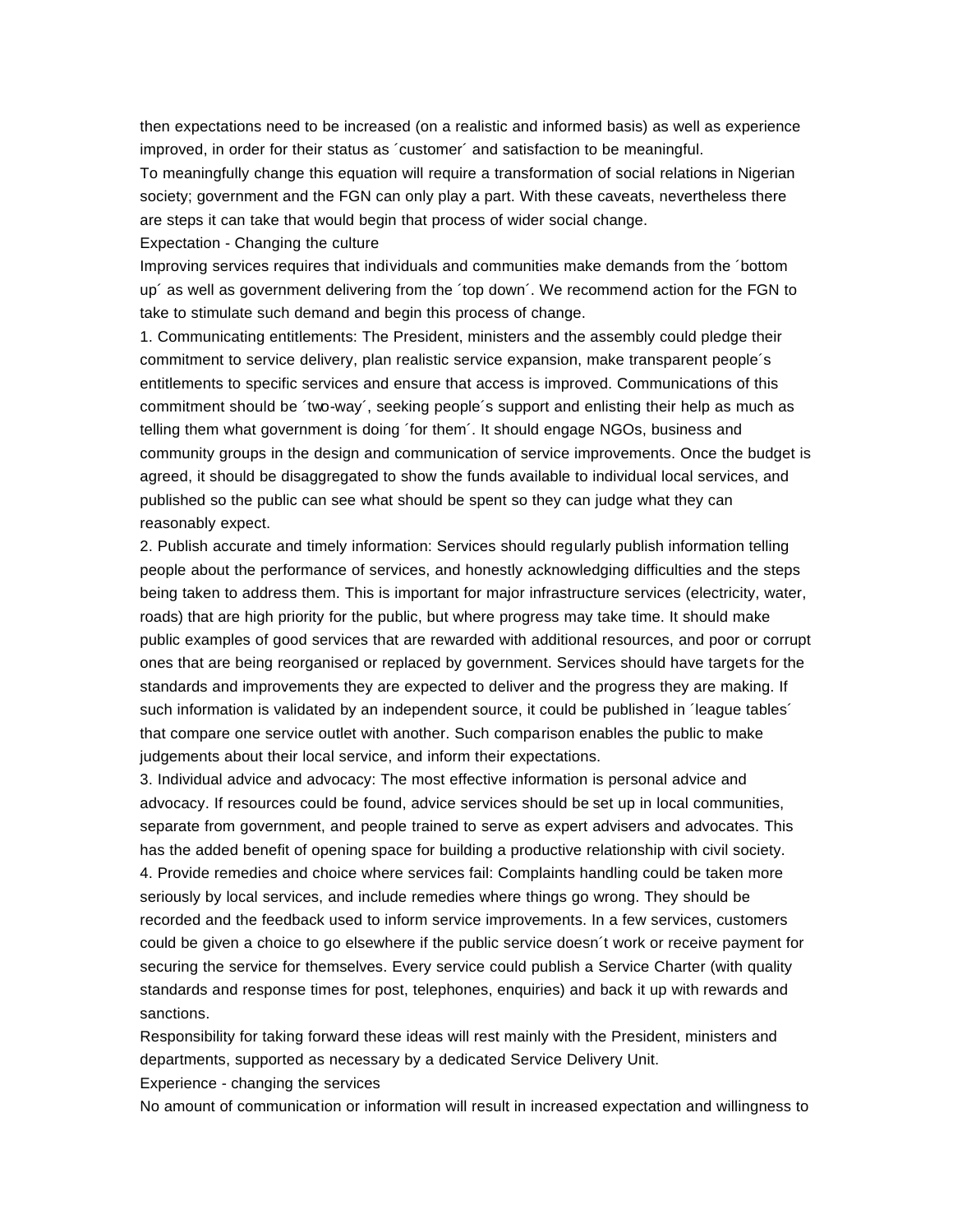make demands, unless people also experience actual improvements in service. Given the problems of fair access, adequate capacity and quality, tangible change across all services will take time. It is very important to only promise what can be delivered. Therefore, we recommend that a Service Delivery Initiative focus on selected service pilots. These pilots should encompass change in 4 dimensions that should be organised on a programme basis:

Understand people´s experience: Assess what people need and make use of modern market research techniques to understand people´s views about services and what drives their satisfaction and dissatisfaction with them.

Redesign services: Having found out what is important to customers, improve those elements that can be done quickly. Make use of ´collaborative´ approaches that involve customers, outside experts, policy makers, and professional providers in service redesign. A ´Collaborative´ approach can improve quality, efficiency and effectiveness, through better systems and management of customer flows. Communicate examples of services that are made to work, using third party endorsements wherever possible. Introduce elements of choice, between suppliers ideally, but also from different services offered within the public sector. Introduce quality assurance and customer service standards, laying the groundwork for launching a Nigerian service award.

Develop the right people: Make service delivery and customer focus a core competence for staff employed in the service, and select and appraise staff on that basis. Train staff in modern customer service and employ live feedback techniques (such as ´mystery shopping´, exit polls, surveys). Introduce reward systems that make it attractive for staff to provide a good service, with personal consequences for failing to do so.

Finance, audit, and regulation: Strengthen the role of finance as a tool for service planning. To stimulate a performance culture, funding should be awarded on a competitive basis, inviting selected services and states to submit bids for how they would make use of the money. Make partnership with the private sector and involvement of the community a critical factor in successful bids. (´Challenge´ funding). Introduce a modern audit approach and use it provide independent assessment of services. Strengthen regulatory agencies, by involving ordinary citizens, so that they more actively protect the interests of customers (e.g. GSM phone system).

The recommendation on ´Demonstration Pilots´ incorporates these ideas and suggests arrangements for taking them forward.

Satisfaction - actively promoting it

Satisfaction is the outcome of this equation of ´Expectation plus/minus experience´ equation. No one should expect people in Nigeria to be suddenly satisfied with their public services; that would not be credible, nor at this point, desirable. Nevertheless, high priority should be given to the public´s views about services.

This priority can be translated into some practical actions, such as introducing independent monitoring of customer satisfaction, starting out with establishing the baselines in each local service unit, and measuring it at regular intervals. An independent task force could be set up by FGN in collaboration with NGOs and business, that would receive reports about the public´s views about key services and propose interventions for government. A targeted communications strategy could begin to bridge the ´perception´ gap between what government intends what is actually delivered and what people perceive. The Executive could submit a report on Service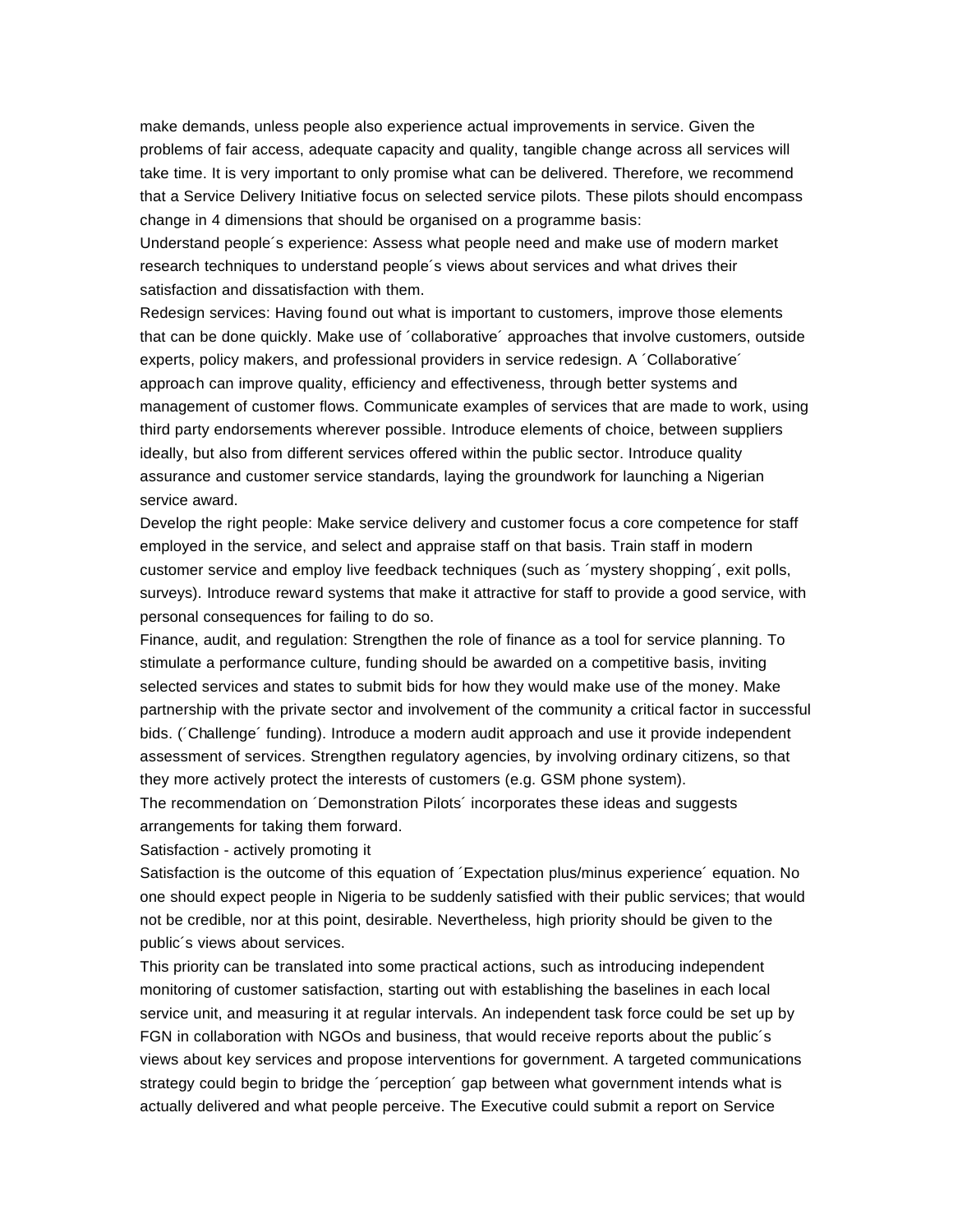Delivery to the National Assembly every year until the next election. An appropriate standing committee of the National Assembly could consider the report and take further evidence to inform a debate.

### **5.7 Demonstration Pilots**

Influencing a change of culture amongst ´customers´ and staff is a huge task. Leadership from the top plays an important part, as will ministers setting an example through personal behaviour and style. Communication is also important in influencing public perception. But good intentions are not enough, particularly in this context. To be credible and sustainable, people´s experience of public services has to change. This will not happen necessarily as a result of major changes of internal systems and structures, but requires ´customer-focused´ change in a few services. **Criteria** 

There will be discussion about which services are the subject of pilots. We recommend that no more than two or three services be selected as pilots, and that they be chosen on the basis of the following set of seven criteria:

- Important and visible to the public;

- Capable of delivering improved customer satisfaction with 12 to 18 months;

- Led by capable people who are committed to reform;

- Capable of replication in other services or places, and of bringing to the fore lessons about structural and systemic weaknesses and options for addressing them;

- Improvement will build support and credibility for public service reform amongst ministers and the public;

- Complements and strengthens budget and civil service reform, and the NEEDS/SEEDS agenda;

- Can attract the necessary investment, from within existing budgetary envelopes, and/or donor support.

**Options** 

The services that will serve as the first demonstration pilots are a matter for the President and his Cabinet to decide. From our discussions during the course of this project, however, the following options and mix of services have been suggested most frequently:

- Strategic services - while comprehensive reform in key agencies is needed and will take time, two key areas of concern among most Nigerians are NEPA and police. If elements of these strategic services could be improved it would provide a powerful message to inspire others;

- Target health (outpatients, immunisation) in specific states - beginning with services in 6 states (one from each zone), possibly based on a model developed in the FCT;

- Single service functions - passports and business registration lend themselves to measurable change to improve delivery.

### **5.8 Dedicated delivery vehicle**

The pilots should be driven by a dedicated unit (the Service Delivery Unit), established for a very specific and limited time, headed by someone experienced in leading service transformation, who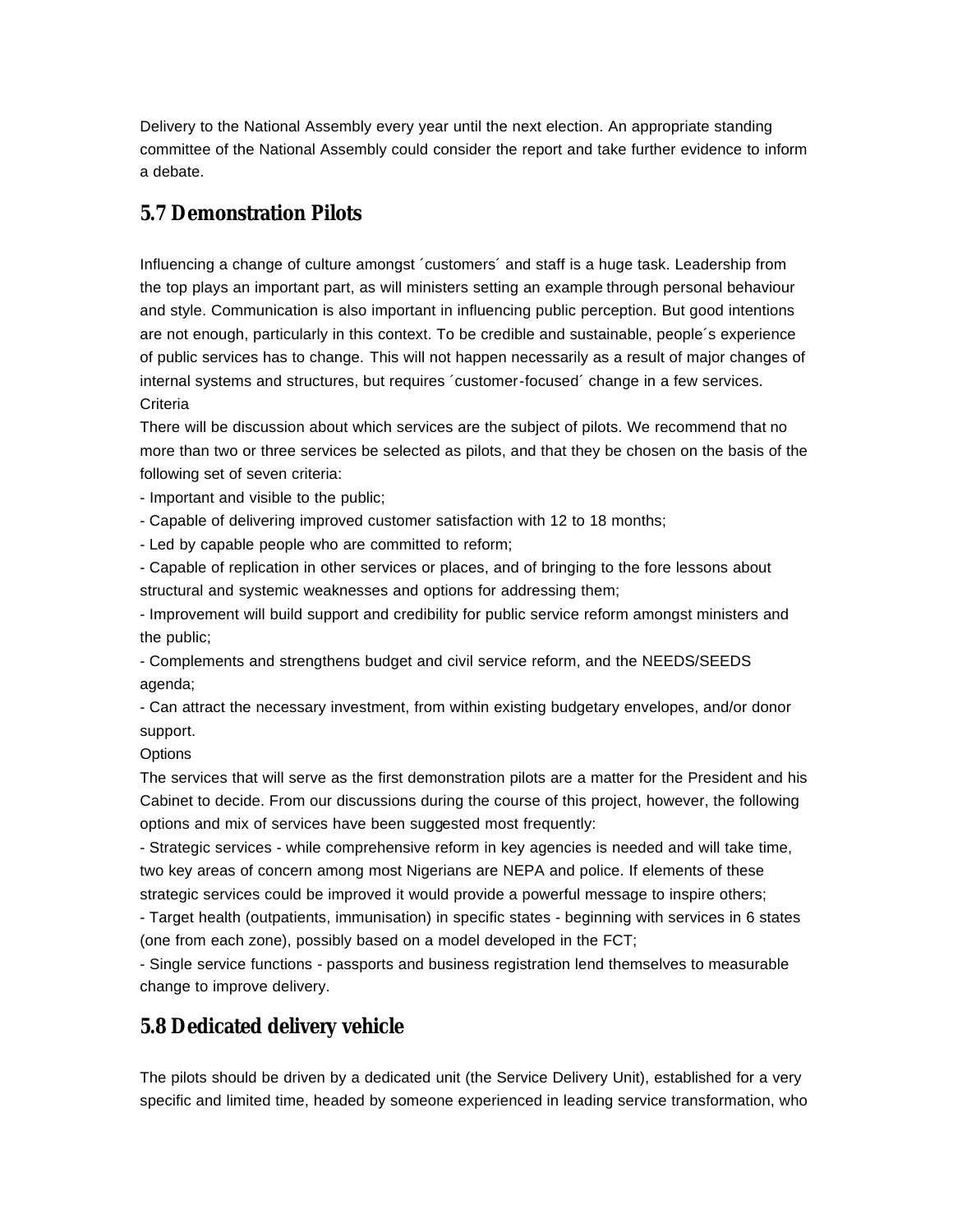can bring in specialist expertise as needed for specific projects from Nigeria and around the world. Its staff should be flexible and be recognised leaders in their field, and enjoy the confidence of the President and ministers. The Unit would provide technical assistance to services for example in preparing ´bids´ for Challenge funding, or sign-posting best practice. The SD Unit would work under the leadership of the President, who might wish to nominate individual ministers to head up different pilots or stages. It would work closely with the Ministers of Finance, FCT, Chief Economic Adviser and officials in the office of the Head of the Civil Service. The SD Unit should test out the ´delivery´ process outlined in section 5.5, and be charged with a well-defined task, carried out by a dedicated team, with dedicated resources, who are held to account for its delivery of results.

The Function of the Unit

The Unit should tailor its approach for the services selected, but will need the capability to operate at two levels:

- One, at the broad programme of culture change, ensuring that the broad ´expectation´ setting activities described in section 5 are undertaken by the right people across government and the community. This team will require skills in high-level strategy, market research, communications, and customer service. It will need people who will be credible outside as much as inside government;

- Two, at the level of specific services, getting alongside existing services and engineering their transformation in whatever ways are necessary to change customers´ actual ´experience´ of service. The approaches required to improve experience of a few services, are illustrated in section 5 and include undertaking population based research, service redesign, people development, and changes in the way services are funded, audited and regulated. It will require people who have operated successfully in top management, who have experience of change in the service sector that is the subject of the pilot.

These 2 functions will require different skills and ways of working, which is why it is important that dedicated teams be established for the two different functions.

### Risks

There are inherent risks to this approach. In selecting the pilots, one set of pressures is to be overly ambitious in attempting to resolve Nigeria´s services backlogs and development challenges in one big swoop. This is set to fail. Another is to be totally confident of delivery in relatively achievable sectors, but of services that no one much cares about. The ideal is to strike the right balance between stretching ambition and achievability.

An ad hoc initiative led by a 'unit', risks becoming marginal and adding to the institutional debris that already litters the Nigerian delivery landscape. The best insurance is excellent leadership, realistically funded, and supported. If signs of atrophy appear, they should be acted on and ultimately the unit replaced.

There is also the risk that the unit will be rendered powerless by the lack of co-operation from mainstream service departments and the corporate centre, who resent the interference of a specialist unit reporting to the President. Good working relations need to be formed early, with clear accountability assigned to the unit and the pilots. Service pilots should be selected who are willing and able.

Dedicated funding may take time to be assembled, and be accompanied by conditions that can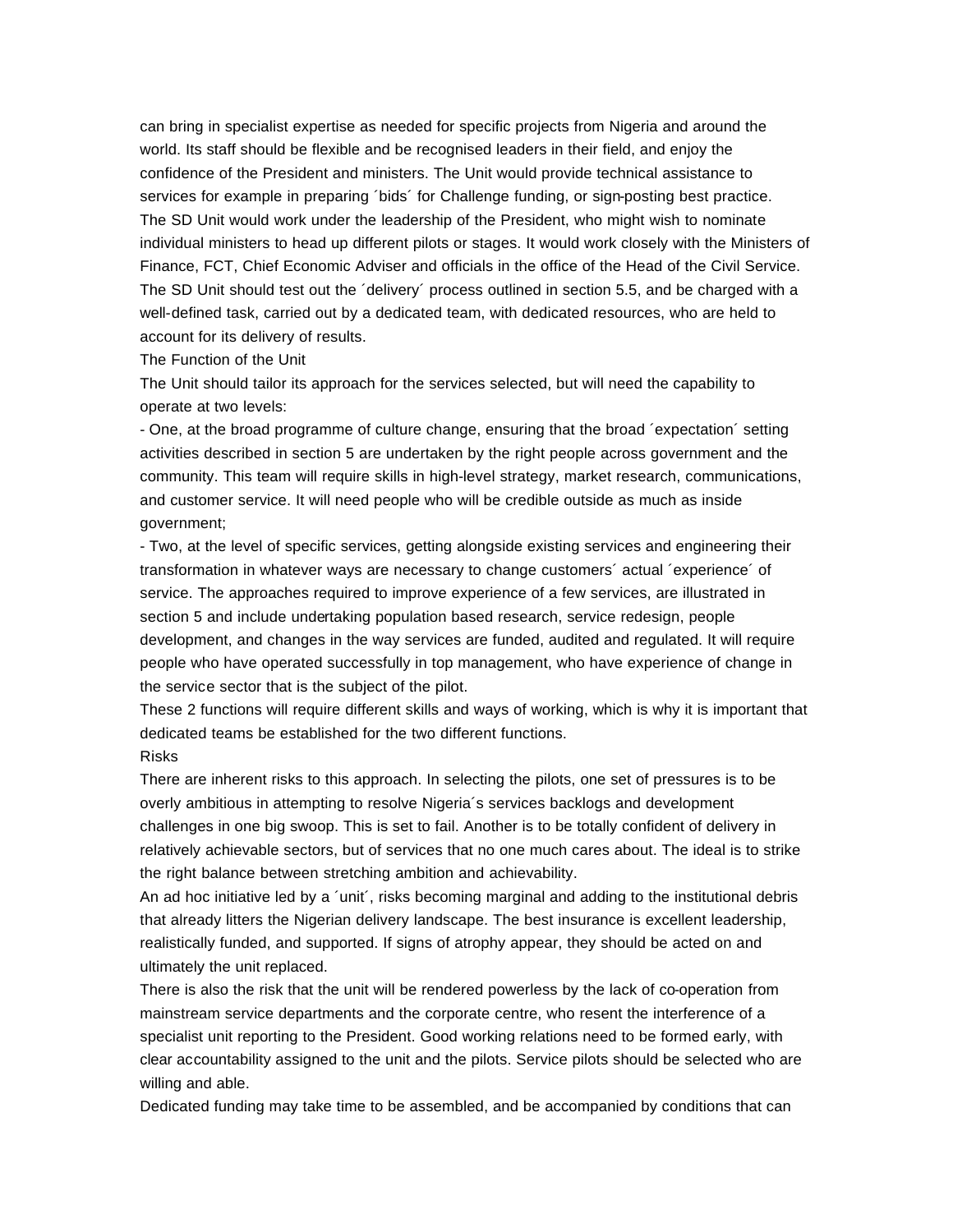involve delay and lose momentum. We need to enlist assistance in making progress speedily, possibly through phased implementation of the pilots and parallel activities in mainstream funded departments or the Presidency.

## **5.9 Building wider support for service delivery**

Though concerted action in specific services is the course of action we are very strongly advocating, in parallel other supporting action can be taken to signal the revolution in service delivery ´across the piece´ and tackle staff and customer´s low expectations. We have set out such programmes directed at changing 'expectations' in section 5.5. Here we suggest how these initiatives are taken forward, and who would take the lead with support as necessary from the SD Unit.

The President will need to demonstrate his personal commitment and support for the Service Delivery Initiative. A leadership declaration about Service Delivery has been suggested that will introduce the idea of the public as ´customer´. It will need to be honest about the problems of the past and the present, make a commitment to listening more, communicating better, and seeking consent. Such a statement needs to reiterate the need for any medium term improvements to be sustained through wider economic and social reform.

Under the President´s direction, a core ´Service Charter´ could be designed that commits federal services to better quality services and sets the standards it expects service to meet. Every service would be expected to comply with this core charter, adding additional attributes that are appropriate to their particular service. The charter would be backed up with rewards and sanctions for service organisations, and provide remedies for customers when things go wrong. It is important that this charter is developed with the active engagement of people outside as well as government, and is subjected to consultation.

The President may wish to ask ministers to undertake specific service delivery programmes, or lead specific service pilots. Policies and resource proposals presented for agreement to Cabinet must show evidence of their impact on the ´front line´. Such resource ´bids´ should be based on evidence of the needs of the population, drawn from statistical, management and market research sources. They should demonstrate evidence of the systematic involvement of stakeholders in development of policy and feedback of performance. No national policy should be agreed nor funds allocated unless they include credible proposals for delivery.

There may be value in the President encouraging his ministers to embark on a programme of visits to the ´front line´, supported by officials to ´listen´ to and bring forward action on key issues. This would convey commitment to customers whilst providing useful information gathering. If the President decides to use the Service Delivery Initiative as a focus for improving focus across departments, he could meet bilaterally with Service Ministers in a system of monthly performance ´stocktakes´. It would require officials to develop valid information on which ministers can assess progress, set targets and base interventions.

It would be a powerful message from the President were he to commission an independent organisation to report on the progress of SD Initiative to the Cabinet in one year´s time. Ministers will need to provide visible leadership and commitment in their departments for the services for which they are responsible. A good beginning is the behaviours exhibited by them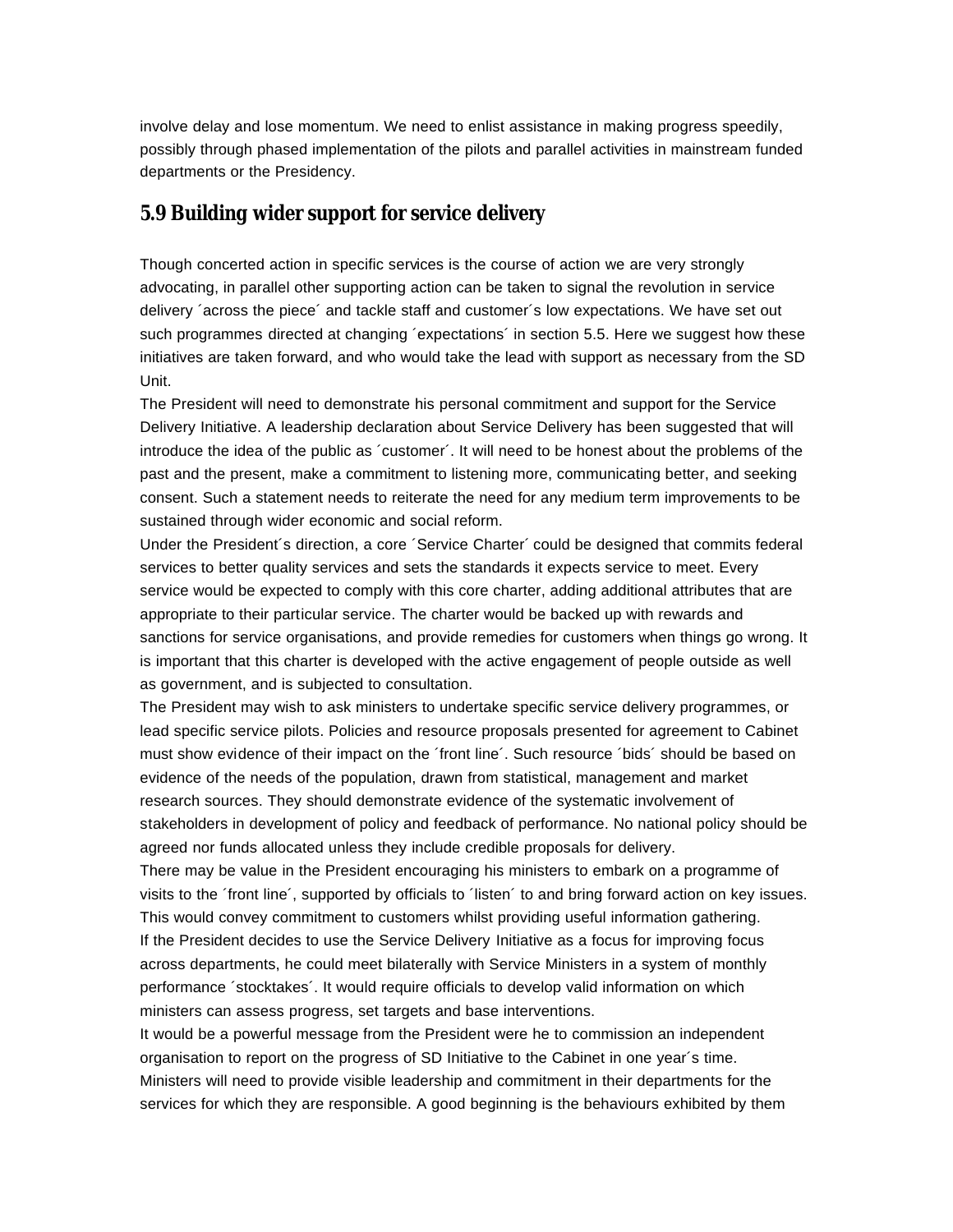and their immediate staff.

They should complete the departmental mission statements and prioritise a few targets for service delivery, as initiated through the budget process by the Ministry of Finance. Through this process they should agree the specific changes they will make to improve service delivery for their areas of responsibility. They should make transparent the budget allocated to specific services and the element to be given to each front line service unit.

In the centre and in each department, people need to be charged with changing the Managerial Systems in order that they support service delivery. The strategic processes to harness for delivering better services are 1) Strategy and Policy-making, 2) Planning and Resource Allocation; 3) Performance management, Audit and Review; 4) Human Resources and Capacity Building; 5) Procurement and Project Management; 6) External and Internal Communications. The over-riding imperative is to strengthen accountability for the use of resources and delivery of results - whilst devolving responsibility for delivery, and enabling people at the front line to secure the finance, personnel, and goods/services that they need. The Corporate Affairs Commission illustrates some good practice, and enjoys the most operational autonomy and financial selfsufficiency from government. The best results will be achieved where ministers and the 'centre' retain control over strategy and set standards for good governance and delivery, but within this framework, empower front line managers to improve local services in response to customer´s requirements.

As the Service Delivery Initiative gains momentum, it will need to work closely with states and local government to reach the services and communities who are the most 'in need'. In the course of this project, confused jurisdictions and poor intergovernmental relations were sited as major obstacles to reform. We are recommending that these relations are strengthened through joint and concerted action to improve specific services in tangible ways - 'learning through doing'. This appears a more productive starting point than attempting to re-engineer the complex institutional map that currently governs these relationships (though that may be necessary in the medium term).

One option we have not firmly recommended is a wholesale introduction of market solutions into public services, nor their externalisation to the private sector. In principle, greater involvement of the private sector offers many advantages. It can attract private investment, bring in commercial disciplines, grow professional management capacity, drive down costs and drive out waste, and import more customers focused cultures. However, it may require investment ´up front´ to prepare services for sale in the market, and demands different procurement, contracting and management skills than those currently available. The services we saw, and the financial and information systems underpinning them lead us to believe that privatisation for most services is a medium term option, or one proceeded more quickly at a rather high risk. Ill-prepared privatisation may inadvertently result in further delay rather than making things better in the short or medium term.

## **6. Milestones and Critical Path**

|     | . .           |
|-----|---------------|
| Mon | $\sim$ $\sim$ |
|     |               |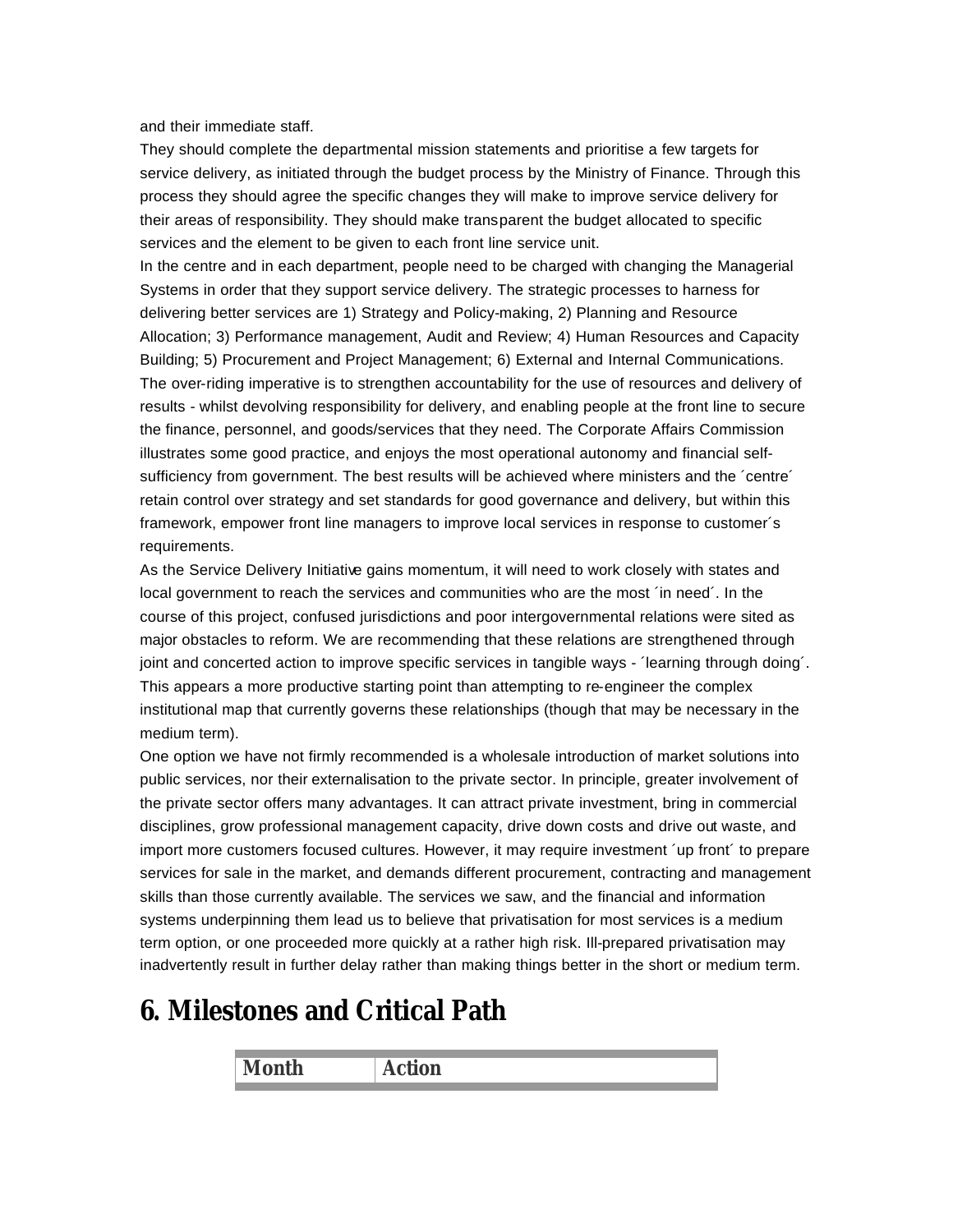| January           | Team on site in Abuja<br>30th - Draft report circulated for comment (WT)                                                                                                                                                                                                                                                                                                                                                                                                                                                                                                                                               |
|-------------------|------------------------------------------------------------------------------------------------------------------------------------------------------------------------------------------------------------------------------------------------------------------------------------------------------------------------------------------------------------------------------------------------------------------------------------------------------------------------------------------------------------------------------------------------------------------------------------------------------------------------|
| <b>February</b>   | Commence preparations for the retreat (AO) - dates,<br>programme, invitations, venue, facilitation, inputs of<br>papers, speakers, logistics, message handling.<br>6th - Comments on draft to the SDI team<br>9th - Final draft incorporating comments (WT)<br>Further investigation of feasibility for pilots -<br>research on NEPA, Police, health, etc. (AO/DFID)<br>Meetings with ministers and opinion formers to gain<br>support for the SD proposition (AO)<br>Consult donors about scope and logistics of funding<br>or technical assistance - options for procurement<br>strategy; sourcing of experts (DFID) |
|                   |                                                                                                                                                                                                                                                                                                                                                                                                                                                                                                                                                                                                                        |
| <b>March</b>      | Final stages of preparation for retreat<br><b>Ministerial Retreat</b><br>Outline design of SDI unit, core staffing, budget, and<br>implementation strategy (WT/DFID)                                                                                                                                                                                                                                                                                                                                                                                                                                                   |
|                   |                                                                                                                                                                                                                                                                                                                                                                                                                                                                                                                                                                                                                        |
| May               | Shadow SDI unit set up - to design structures,<br>manage recruitment, procure premises, disseminate<br>information<br>Series of SD statements made by ministers -<br>orchestrated by the Presidency<br>Mission statements and priorities agreed by<br>ministries - for submission to cabinet<br>Recruit people to serve as associates                                                                                                                                                                                                                                                                                  |
|                   |                                                                                                                                                                                                                                                                                                                                                                                                                                                                                                                                                                                                                        |
| <b>May 2004</b>   | SD programmes launched in enthusiastic ministries<br>(such as a May day clean up)<br>With some symbolic changes in staff attitudes,<br>presentation, response rates, staff movement<br>Appointment of SDI Unit head, and commissioning<br>of fixed term expertise                                                                                                                                                                                                                                                                                                                                                      |
|                   |                                                                                                                                                                                                                                                                                                                                                                                                                                                                                                                                                                                                                        |
| November 2004     | SD Unit is fully operational with agreed work<br>programme                                                                                                                                                                                                                                                                                                                                                                                                                                                                                                                                                             |
|                   | First interim progress report submitted to the                                                                                                                                                                                                                                                                                                                                                                                                                                                                                                                                                                         |
| <b>March 2005</b> | President, and next steps decided on that basis                                                                                                                                                                                                                                                                                                                                                                                                                                                                                                                                                                        |

## **Bibliography**

Accountant-General of the Federation, Report and Audited Financial Statements for the Year Ended 31st December 2001. Budget Office (FGN), Drafts of 2001 to 2004 Budgets, Abuja.

Corporate Affairs Commission, Audited Financial Statements for the Year Ended 31st December 2002.

Development Bank of Southern Africa (1998), Infrastructure: a Foundation for Development, (Development Report), Midrand, South Africa.